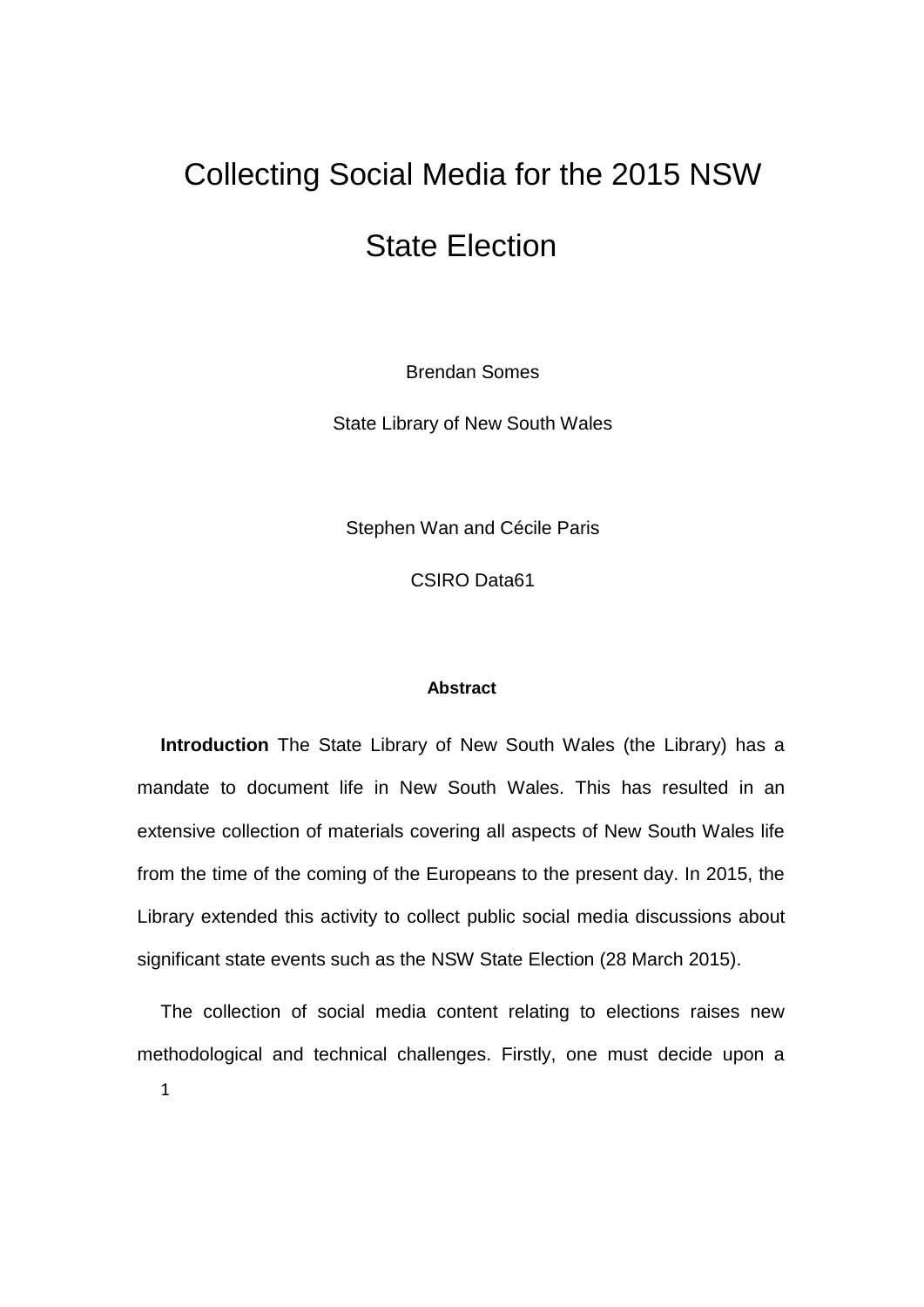systematic process for defining query terms to be used with social media search engines; these will collect public discussions from all the electorates and all the election topics. Secondly, monitoring the effectiveness of these terms and the topical relevance of the collected data is a time-consuming task that can quickly overwhelm Library staff.

**Method** The Library and the CSIRO collaborated on these challenges, using the social media monitoring tool Vizie to select, archive and analyse public digital material documenting the candidates, parties, interest groups and election issues. Specifically, the Library developed a new collection framework to collect digital material for elections, identifying the query terms, digital presences and sites representing the candidates, parties, interest groups, and election issues. These included Twitter accounts and hashtags, Facebook pages, websites and blogs which were utilised by the Vizie tool to capture digital posts.

The CSIRO designed new data organisation tools and analyses to help Library staff gauge the effectiveness of the collection framework and the collected data. One key new development was a data labelling tool for attributing content to each of the 93 electorates, ensuring that each electorate was represented in the data set. Analyses revealed commonalities in public discussions and provided feedback on which query terms accounted for the collected data.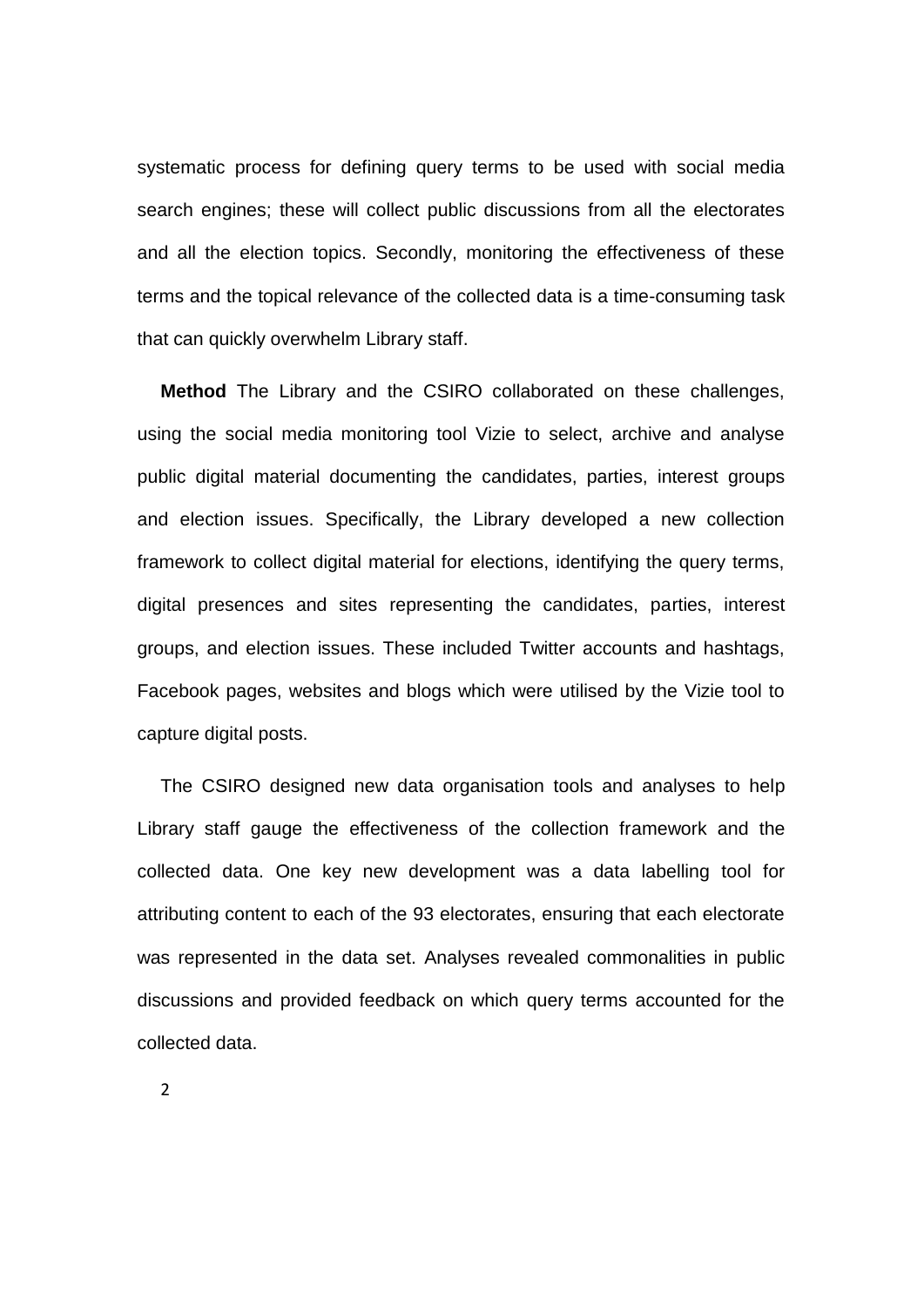**Results** Sourced primarily from Twitter and Facebook, over 500,000 posts were collected between December 2014 and April 2015, however additional data was also sourced from websites, blogs, and other social media platforms. Post-election analysis of the collection revealed some interesting insights: for example, election issues shared via online sources correlated moderately with the major election issues of the general population. Furthermore, the volume of posts per electorate indicated where the election battles were hardest fought.

**Conclusion** This paper details a new election-specific collection framework, including the process for identifying and collecting the material, as well as novel Vizie extensions implemented to provide ongoing feedback on the collection framework. This contribution has the potential to benefit other institutions wishing to capture meaningful collections of social media posts around specific public events, such as elections. The paper will thus also include lessons learnt and thoughts for future election digital collections.

**Relevance** This paper is relevant to the Create theme of the Conference. The paper details how the Library collected a new form of archived content, social media, using innovative technology.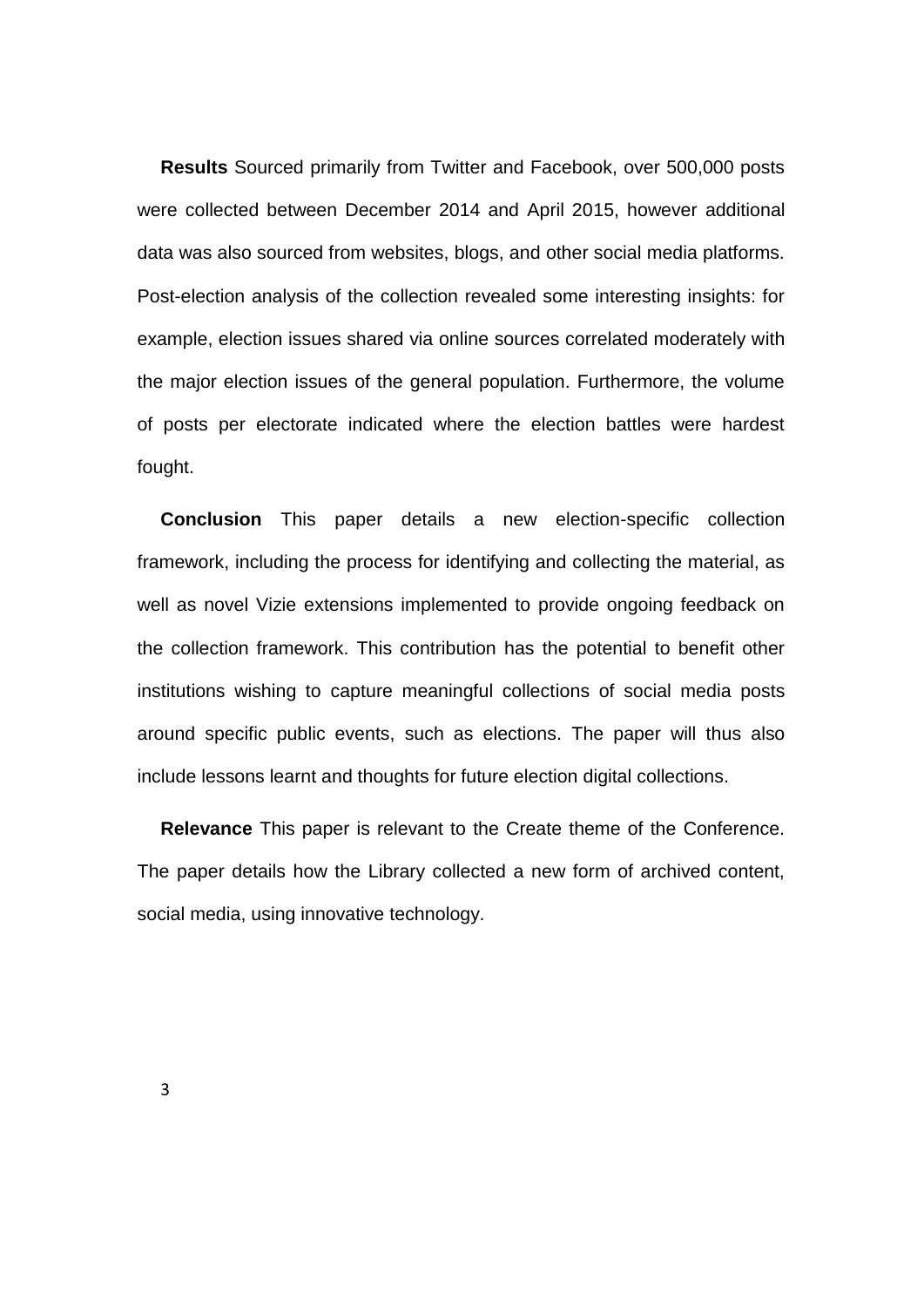# **1 Introduction: the challenge of social media archival for elections**

The State Library of New South Wales (the Library) has a mandate to collect and preserve documentary heritage about life in New South Wales (NSW) for future generations. For many decades, the Library has collected documentation about contemporary NSW events, focusing on the traditional media of newspapers, books, serials, manuscripts, pictures and photographs. In recent years, the Library has also turned its gaze towards the ephemeral realm of social media (Barwick et al., 2014), instrumenting a framework to preserve this public documentation of life. Public social media platforms, like Twitter<sup>1</sup>, blogs, and public Facebook<sup>2</sup> pages, provide an opportunity for citizens to engage in commentary, political debate, information sharing, humour and perhaps most importantly the expression of unfiltered opinions.

The Library and the Commonwealth Scientific and Industrial Research Organisation (CSIRO) have been working together for a number of years to collect this ephemeral social media. Within the Data61 wing of the CSIRO,

**.** 

<sup>1</sup> twitter.com

<sup>&</sup>lt;sup>2</sup> facebook.com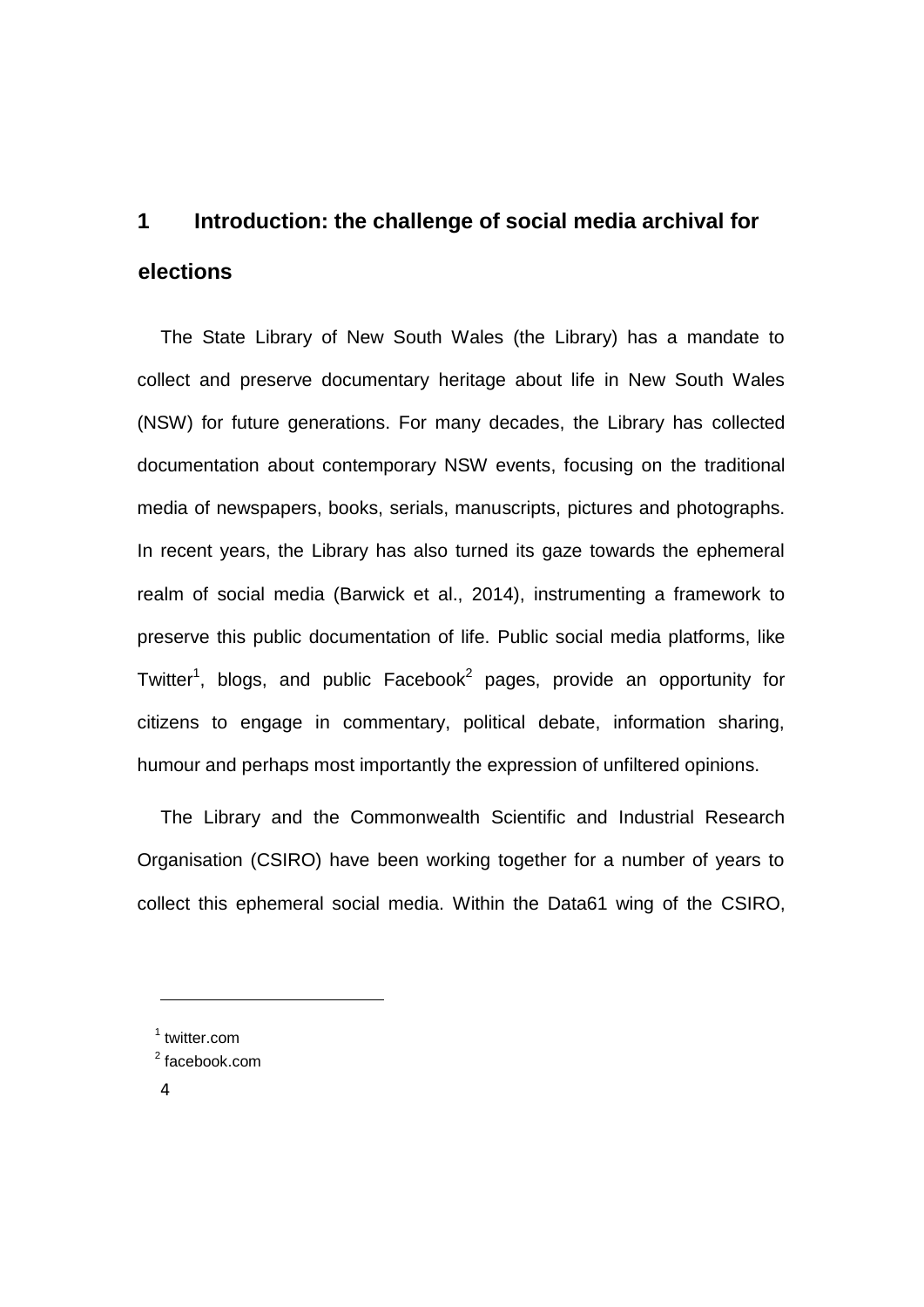researchers have developed the Vizie system (Wan and Paris, 2014), a social media analytics tool which is currently in use at the Library for this purpose.

While the framework and the Vizie system described in (Barwick et al., 2014) worked well for capturing public discussions on a variety of topics about life in NSW, it had certain limitations for other data collection strategies, for example one that focuses on a long-running public event. One example pertinent to any Australian state is the collecting of documentation about an election. This kind of collecting activity presents additional challenges as one needs to consider not only topic coverage but other aspects such as candidate and geographical coverage in terms of electorates.

To understand the issues better and to develop new tools to address this limitation in the data collection process, the Library and the CSIRO worked together to archive public discussions on social media regarding the 2015 NSW State Election, which took place on the 28th of March, 2015. Whilst the Library has for a long time collected election material - for example, how to vote leaflets, posters, and handbills - the 2015 Election was the first election where we sought to collect social media and its discussions.

The collection of social media content relating to elections raises new methodological and technical challenges. Firstly, one must decide upon a systematic process for defining query terms to be used with social media search engines; these should collect public discussions from all the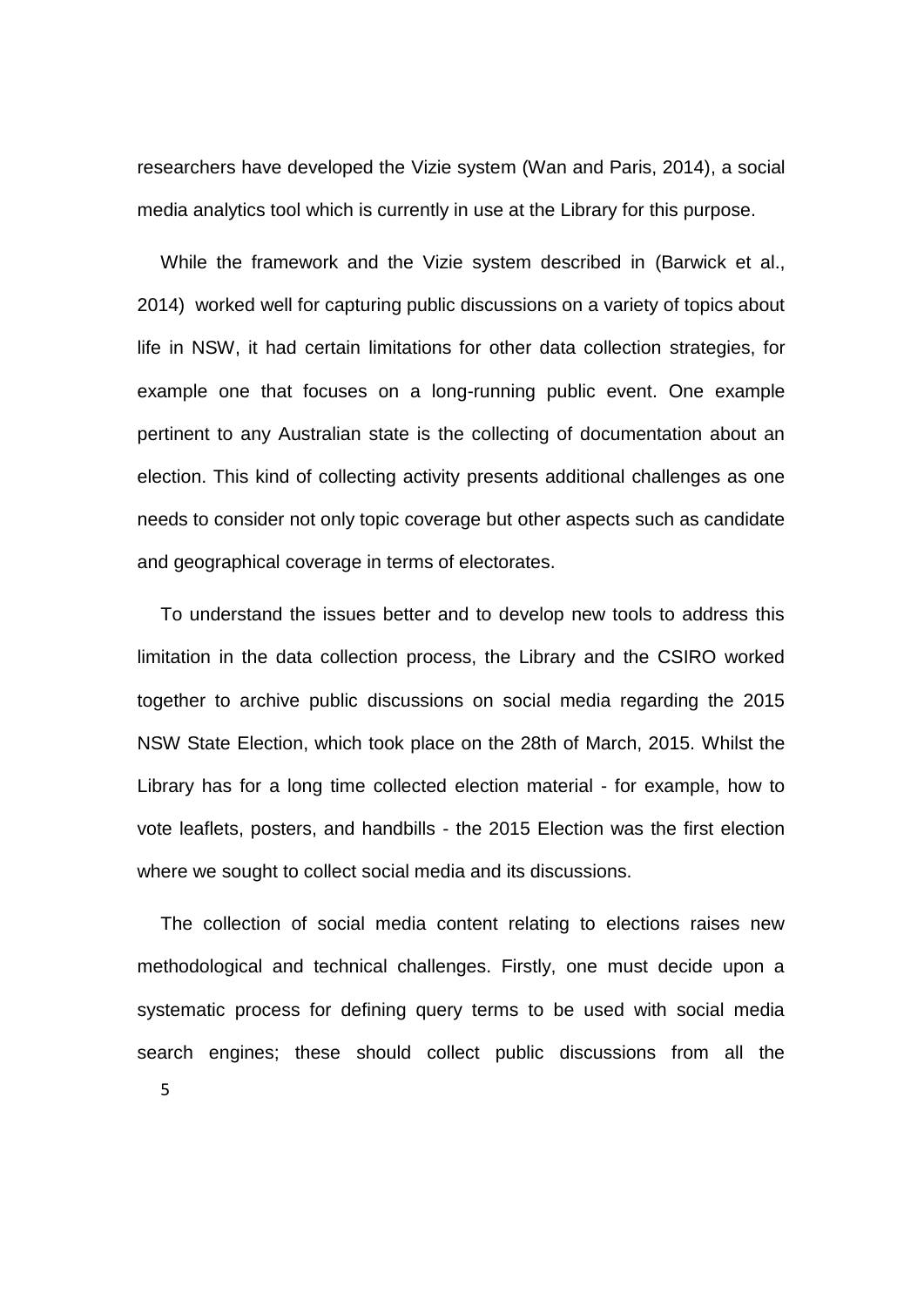electorates and provide good coverage of election topics. Secondly, one needs to monitor the effectiveness of these terms and the topical relevance of the collected data; a time-consuming task that can quickly overwhelm Library staff.

In this paper, we describe changes to the collection framework protocol and extensions to the Vizie system to tackle these challenges. In particular, we describe how the new user interface provides feedback on which electorates are represented in the data set and the discussion topics covered therein, thereby allowing Library staff to more effectively curate the set of queries used for data collection.

In the remainder of this paper, we present related work on social media data collection and analysis for studies about political elections (Section 2). In Section 3, we describe the collection framework developed specifically for political elections. In Section 4, we describe the new Vizie user interface, designed to support the query curation process. We discuss insights possible from the collected data in Section 5. Finally, we summarise our findings in Section 6.

### **2 Related Work**

In this section, we summarise the related work discussing the collection and analyses of social media discussions about political elections.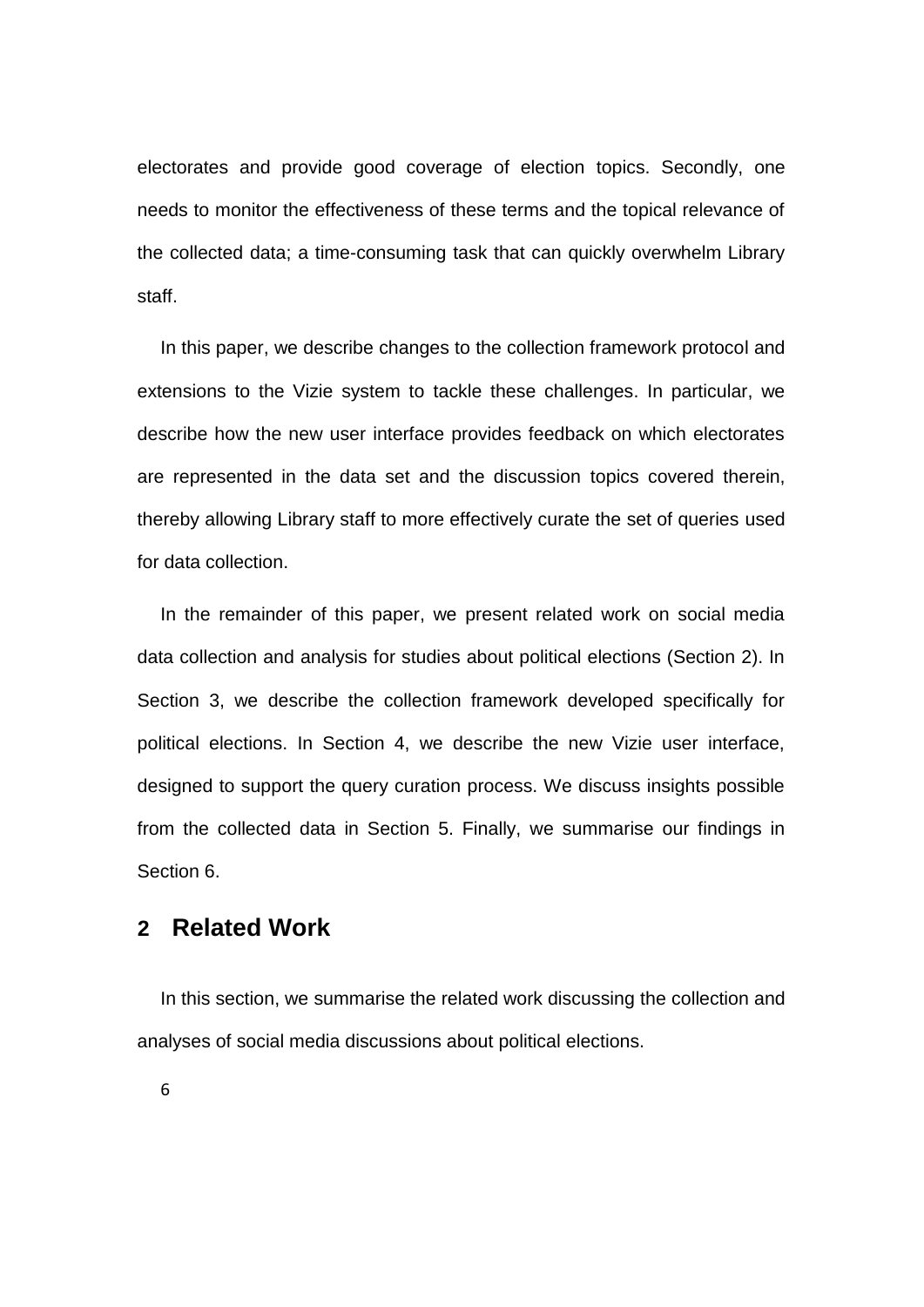The partnership of the Library and the CSIRO to tackle the collecting of social media about life in NSW complements existing approaches to the collecting of online material. One such approach is the National Library of Australia's PANDORA Web Archive project (Cathro et al., 2001). The National Library has been collecting election related websites using Pandora since 1996. For the 2013 Australian Federal Election, the National Library archived the websites of candidates, parties, and interest groups and collected data from Youtube<sup>3</sup>, MySpace<sup>4</sup> and a selection of Twitter accounts of candidates and parties.<sup>5</sup> For the 2015 NSW Election, the Library undertook archiving of similar material: its results can be found at Pandora. <sup>6</sup> However, what we were able to do as well, using Vizie, was to collect social media relating to specific queries not just accounts.

There is a growing body of work in developing natural language processing tools to help answer research questions about political elections. For example, Scharl and Weichselbraun (2006) and Ahmad et al. (2011) have studied the effects of media biases in social media. Researchers pursuing these paths have documented some of the procedures they have used to systematically collect data. Although often their focus is not archival, the collection

**.** 

<sup>&</sup>lt;sup>3</sup> Youtube.com

<sup>4</sup> Myspace.com

<sup>&</sup>lt;sup>5</sup> For more details, see<http://pandora.nla.gov.au/col/12283>

<sup>&</sup>lt;sup>6</sup> For more details, see<http://pandora.nla.gov.au/col/13262>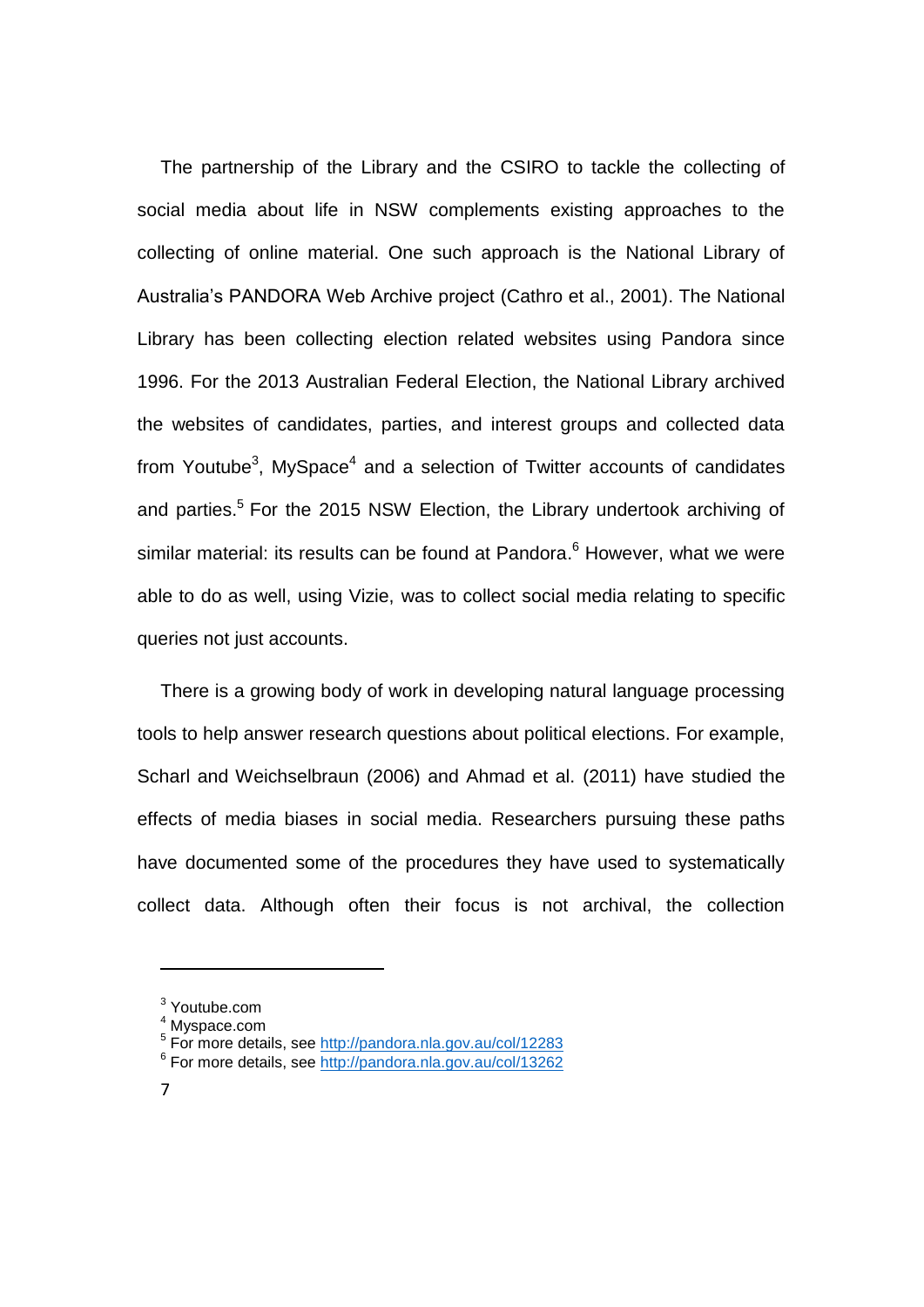mechanisms they use are relevant to our work, and so we focus on a few examples from which we can generalise data collection best practices.

One approach is to collect a sample of social media data corresponding to the population who will vote, and then to search within that data for mentions of party names. For example, Tjong Kim Sang and Bos (2012) first filtered a Twitter stream to localise data to Dutch speakers for the context of elections in the Netherlands. To do this, they used well-known Dutch hashtags and keywords. A language filter was then applied on the filtered data. Within this general data set, election-related content was found by searching for references to political parties. Both the full name and the abbreviation of the party name were used. The authors collected a data set of approximately 7,000 Twitter posts.

Similarly, Lampos et al. (2013) employ a similar method to collect social media data for UK and Austrian elections. However, the collection focused on Twitter users rather than posts, as Twitter profiles for users can include some descriptions of location. Within the Twitter posts authored by these users, names and abbreviations for key political parties were then searched for to derive observation counts.

Instead of first collecting data about a region to then narrow the data selection to be about an election, one can use social media Application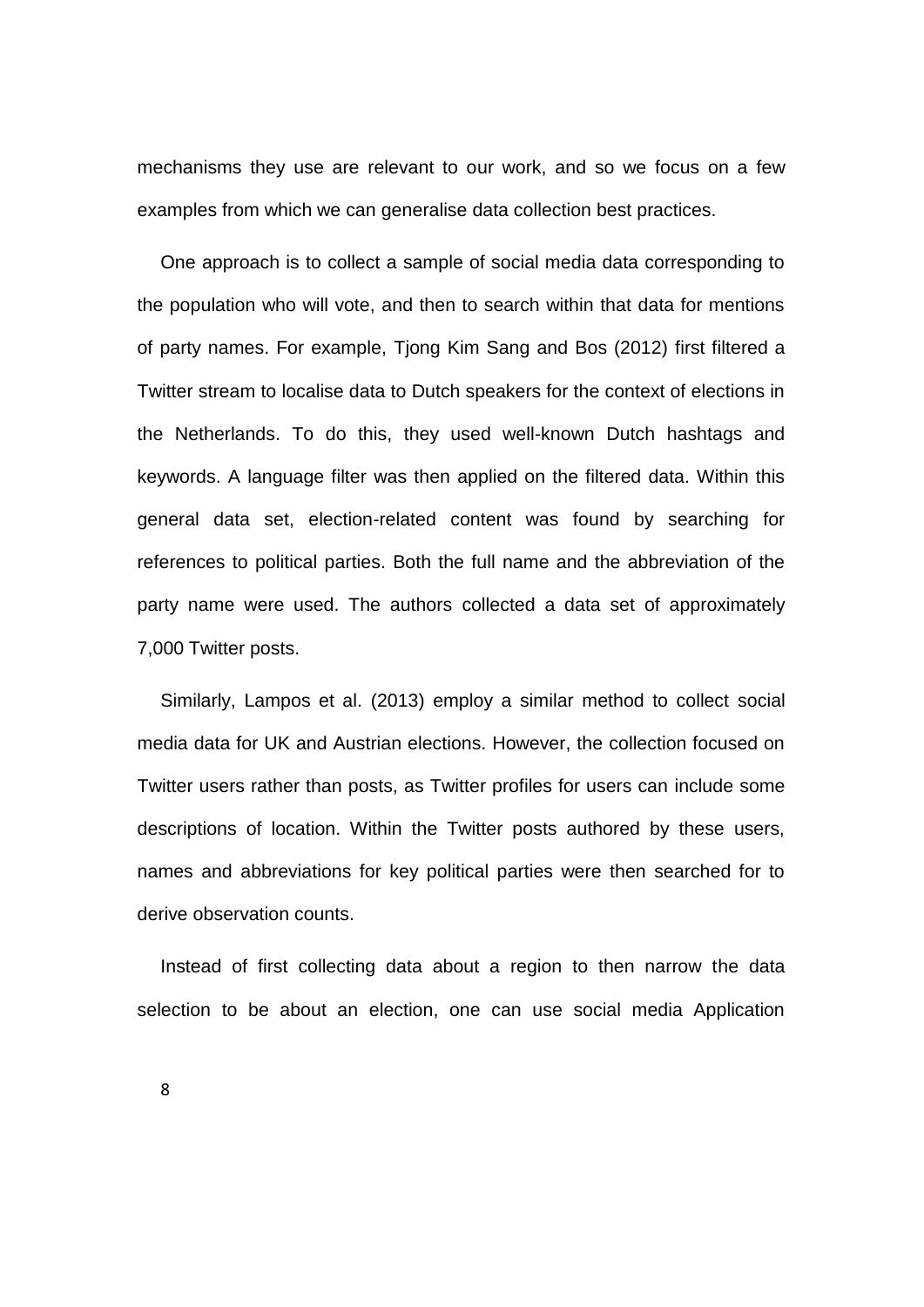Programming Interfaces (APIs)<sup>7</sup> to directly collect data using election-specific keywords. In the context of the 2011 Singaporean presidential elections (Choy et al., 2011), candidate names of the four presidential candidates were used. Twitter content was collected indirectly using the Google API resulting in approximately 16,000 Twitter posts.

The approach of Vizie combines elements of these preceding works. It subscribes to social media accounts for candidates and uses keywords (based on candidate names, political party names, electorate names and variants) to collect data. Data is collected from a number of different social media platforms, including Twitter, discussions on public Facebook pages, Instagram, blogs and news websites. Consequently, our data collection mechanism allows for the collection of very large data sets. In this work, approximately half a million social media posts were collected and archived.

Finally, we note that there are number of examples of research that seeks to either (i) predict an election outcome (Tumasjan et al., 2010) ; or (ii) determine the public sentiment towards a candidate in terms of positive or negative reactions (for examples, see Wang et al. (2012), Diakopoulos and Shamma (2010), and Tumasjan et al. (2010)). In those works, the focus is the prediction of a metric, whereas, in this work, we focus on the quality of the

**.** 

 $7$  APIs are web services maintained by a social media platform that offering access to information services such as search engines.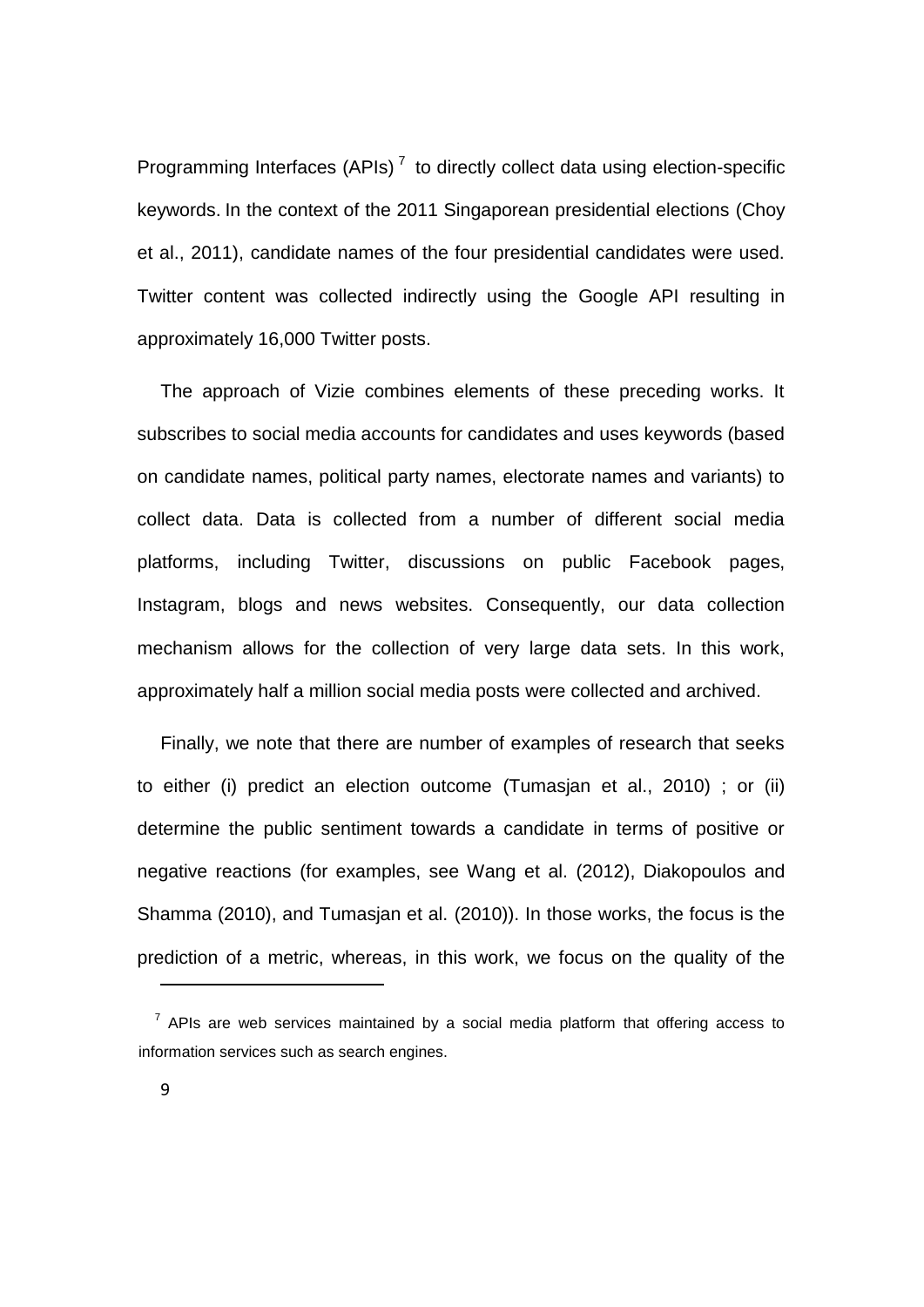data collected. For example, an incomplete but representative sample may predict the winner of an election, but it might not serve as a good representation of the election topics discussed to be preserved as a record for future research.

### **3 A collection framework for the NSW state election**

The NSW State Election was held on the 28 March 2015. The Parliament of New South Wales has two democratically elected houses - the Legislative Assembly and Legislative Council. The Legislative Assembly is the 'Lower House' - comparable to the Federal Parliament's House of Representatives and the party with majority support in this house forms government. The Legislative Council is the 'Upper House' or 'House of Review' and is comparable to the Federal Parliament's Senate.

For the election, all of the seats - 93 seats, one for each electorate - in the Lower House and half of the 42 seats in the Upper House were contested. A total of 504 candidates nominated for the 93 Lower House electorates, and 394 candidates nominated for the 21 Upper House seats. Four major parties contested the Election, the Liberal Party, the Labor Party, the National Party and the Greens. There were also a number of small parties and independents. The total number of voters was 5,044,562.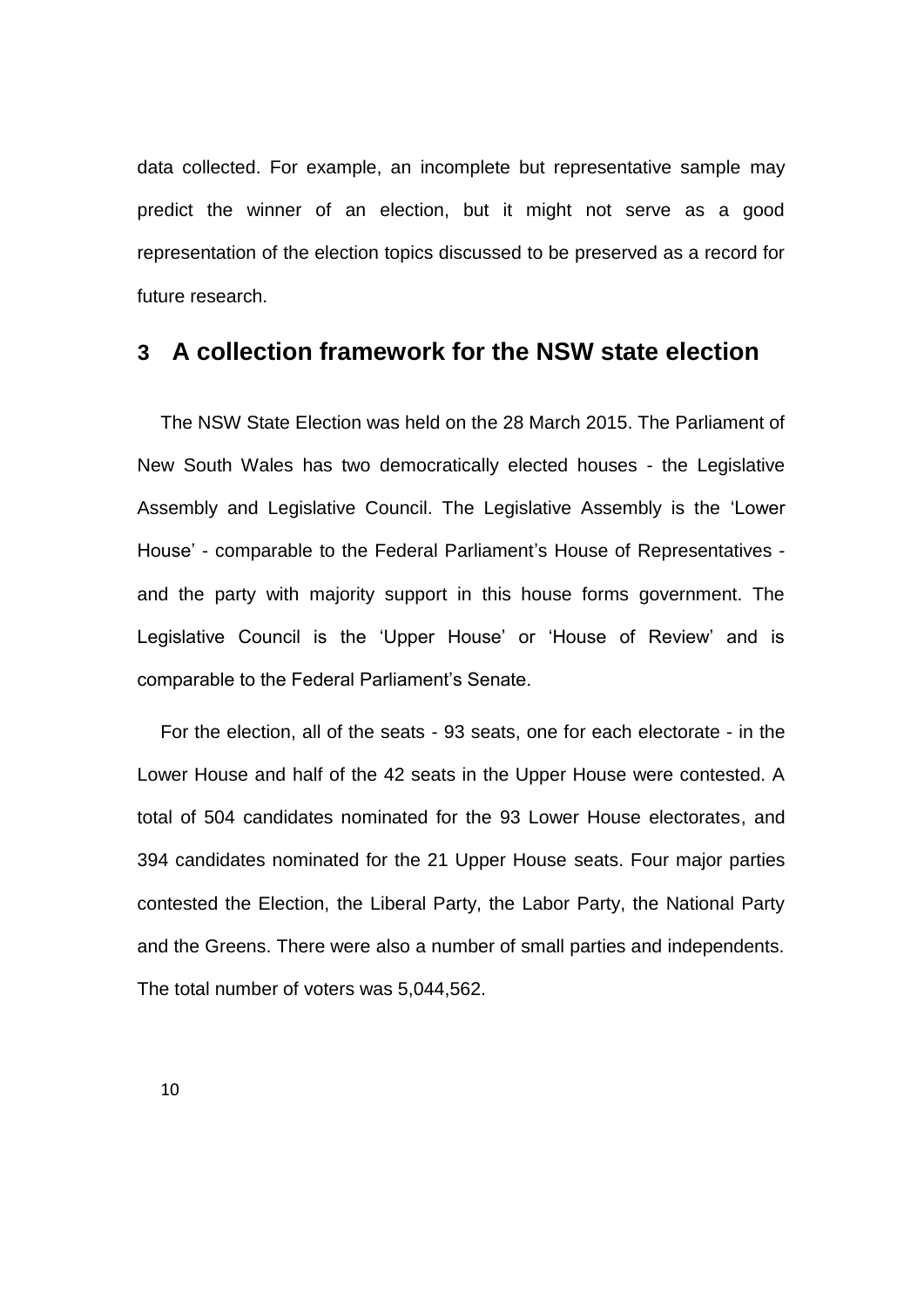As the starting point for the Election collection framework, the Library utilised the existing Pandora election collecting classification. These subjects include *Candidates*, *Parties*, *Interest Groups*, and *Media*. To these primary subjects, the Library added appropriate secondary subjects: to *Candidates*  and *Parties*, we added the name of the parties, and to *Interest Groups*, we added the area of their interest. For example, *Candidates-Australian Labor Party* and *Interest Group-Rural* were two secondary subjects we used.

To classify the discussions of the social media hashtags, the Library used the primary classification *Topic* and then refined it with the topic subject. Where the subject covered all political topics, the classification *Topic-General*  was used. So, for example, the most popular social media hashtag for NSW politics is *#nswpol*. This was classified as *Topic-General*. Similarly, the popular election hashtags of *#nswvotes* and *#nswelection* were also classified as *Topic-General*. For more specific topics we used the specific subject area - for example, *Health, Indigenous, Infrastructure and Mining*. The *Topic-Mining*  classification included the hashtags *#CSG, #LiverpoolPlans* and *#nocsg* as queries.

Where hashtags were instigated by a political party, they were classified under the appropriate *Parties* heading. For example, the Labor Party used the hashtags *#newapproach* and *#noplanBaird* and the Liberal Party used *#FoleyFail, #RebuildNSW* and *#KeepNSWWorking*.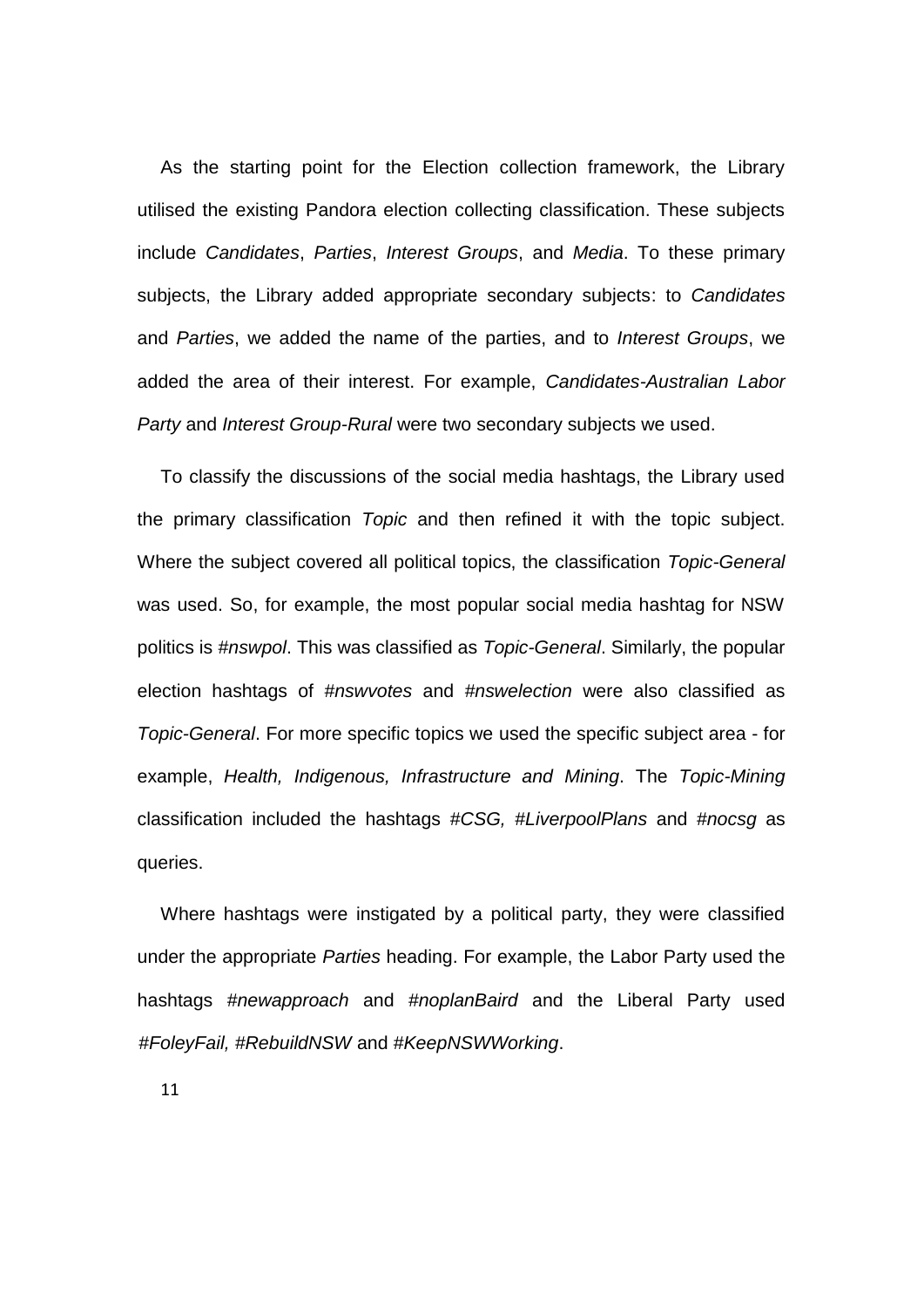With this broad framework in place, the initial focus was to identify the candidates, the parties and their digital sites. These sites could be, most likely, a website, Twitter, Facebook, or less likely, YouTube, Instagram<sup>8</sup>, or GooglePlus<sup>9</sup>. This work was primarily undertaken four months before the Election, in December 2014 and January 2015. It was a resource intensive task; whilst many of the candidates for the major parties were listed on the parties' websites, there was no reference source that listed the candidates and parties and their digital sites. As candidate nominations did not close until two weeks prior to the Election, the NSW Electoral Commission did not produce the final confirmed list of candidates until March.

Once candidates, parties and their digital sites had been identified, the Library entered a range of queries into Vizie. These can be uploaded to Vizie in bulk using a spreadsheet import mechanism. The system allows queries and the corresponding data collected with those queries to be grouped into a larger unit called a *Monitoring Activity*. Consequently, the first step was to use these to represent the classifications of the collection framework. For example, there were monitoring activities for *Candidates-Australian Labor Party*, *Party-Liberal Party*, *Election Day*, *Topic-Mining*, *Interest Group-Unions*. Using

**.** 

<sup>&</sup>lt;sup>8</sup> Instagram.com

<sup>9</sup> Googleplus.com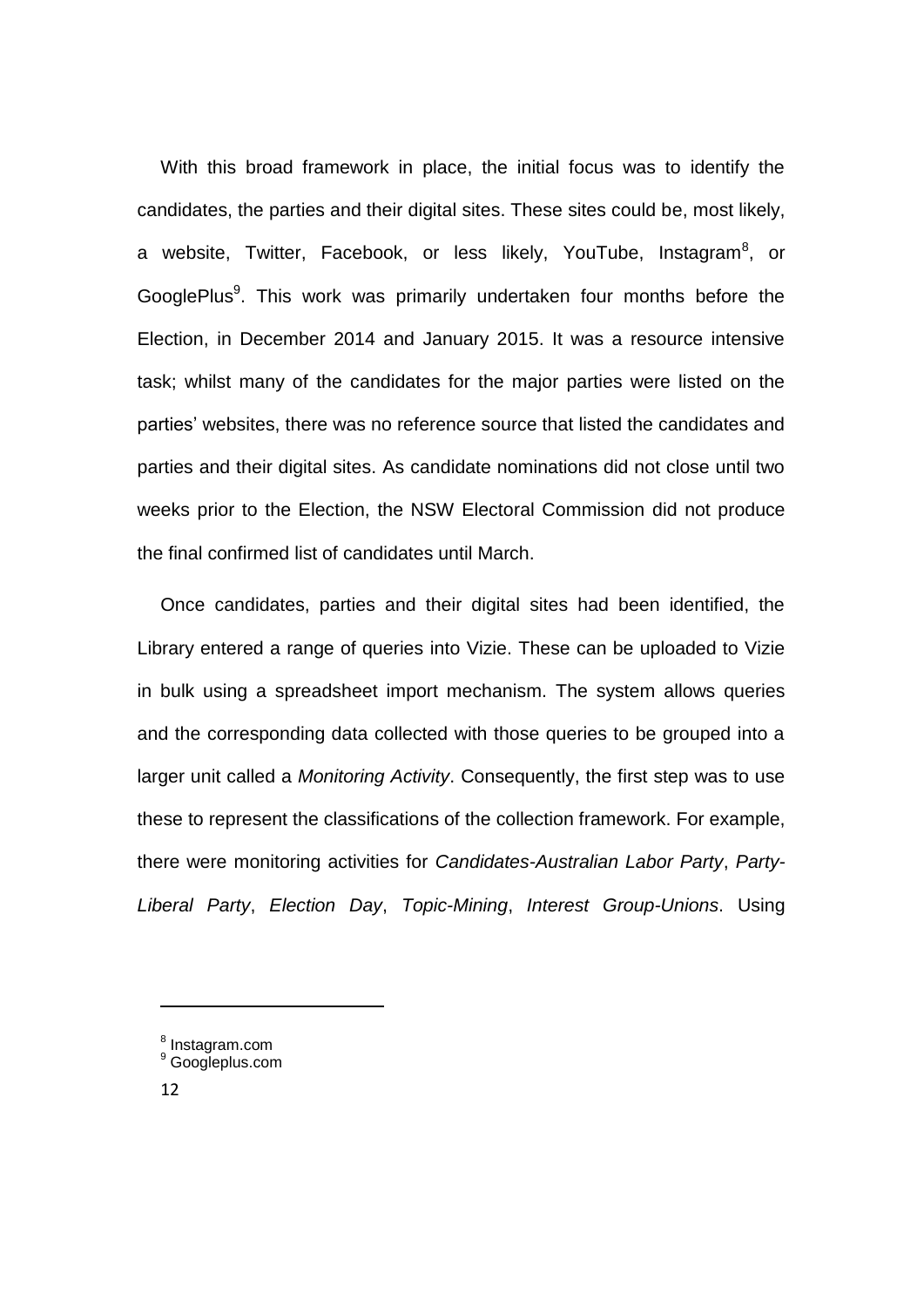monitoring activities allows access to predefined subsets of data throughout the Vizie tool and can be used as data for various analytic methods.

After monitoring activities were defined, queries were added to them. These queries consisted of combinations made up from the Twitter account name, the candidate name, the electorate and the party. Similar work was undertaken for interest groups and media organisations. Twitter and Facebook accounts were subscribed to, as were RSS feeds of relevant websites. Each of the queries and subscriptions were assigned a classification. Vizie would then collect posts that satisfied the queries and subscriptions. While queries were first entered into Vizie in December 2014, regular updates were performed as more information became available from various sources, such as the Australian Electoral Commission and the different political party websites.

With this initial 'groundwork' performed, there was the ongoing monitoring of what was happening in the election campaign, what was happening on social media, and what was being collected. There were a number of specific campaign events that were documented, each with related hashtags and keywords that were added to Vizie. For example, the debates between the party leaders - *#leadersdebate*; and the March 4 trade union march on Parliament House - *#March4*and *#SolidaritySelfie*. For the day of the election, a special classification, *Election Day,* was created with a number of queries. It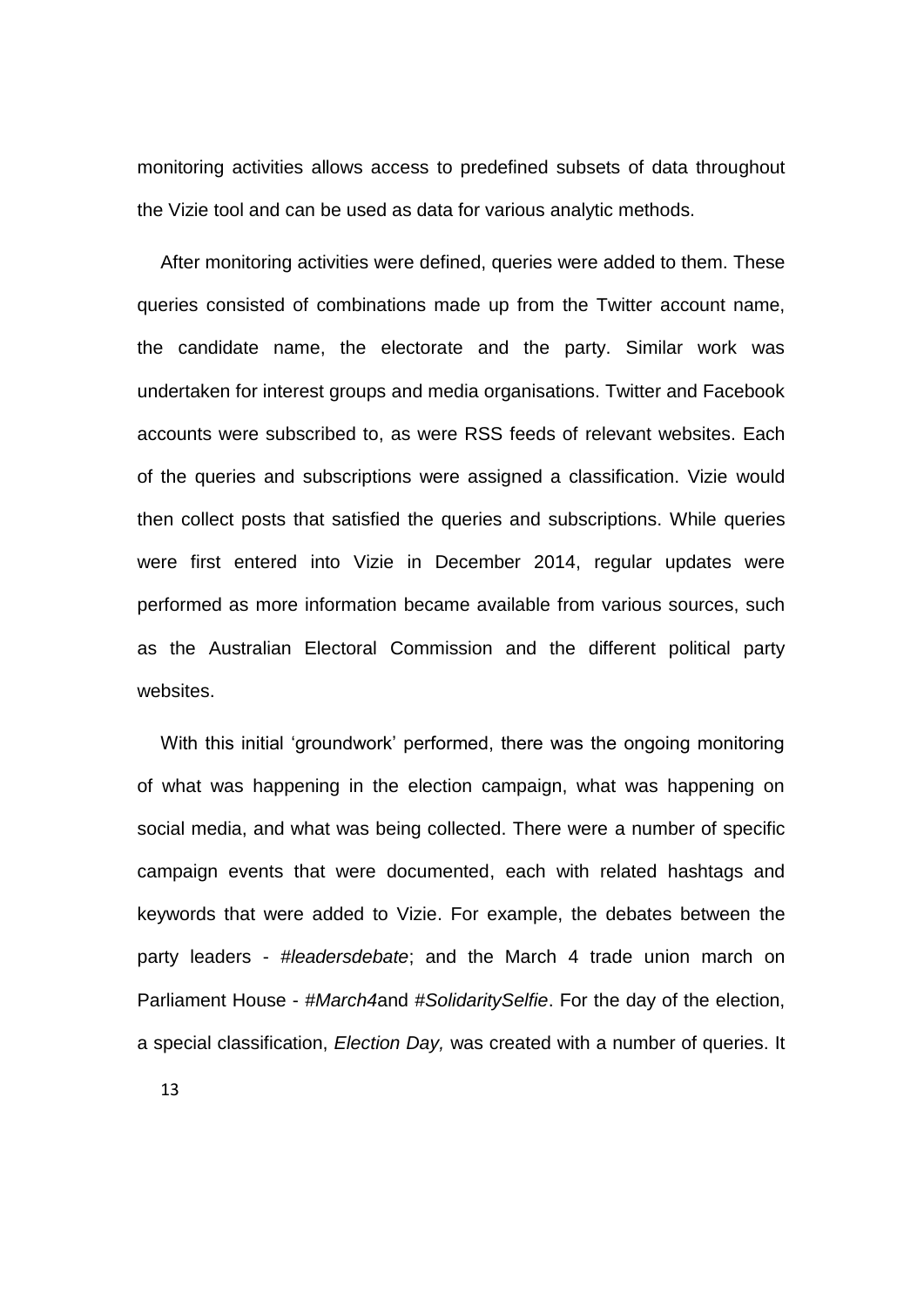included "*below the line*", "*polling place*", "*vote 1*", *#electionday*, *#fourmoreyears*, *#newspoll*, "*NSW election day", "vote nsw", "vote today", "voting nsw"* and "*voting today"*.

The collecting started in December 2014 and ended in April 2015 following the declaration of results by the Electoral Commission. A total of 520,000 posts were collected. Each post equates to a Twitter post, Facebook post, blog post, etc. The posts were collected from a total of approximately 3,800 queries and subscriptions. The most popular queries/subscriptions were *#nswpol* (98,557 posts), *#nswvotes* (65,913), *@mikebairdMP* (30,667), *#csg* (20,248). These queries and subscriptions were assigned to a total of 28 classifications - 9 relating to the *Candidates*, 7 for *Parties*, 6 for *Topics*, 3 for *Interest Groups*, and 1 each for *Media*, *Election Day* and the *Electoral Commission*.

The range of the creators of the posts was wide ranging from political candidates, parties, interest groups, media organisations, government users and public users of social media. 13,000 unique Twitter users are represented in the collection. Interest groups collected covered the spectrum of opinions on issues such as mining, electricity poles and wires, and infrastructure development.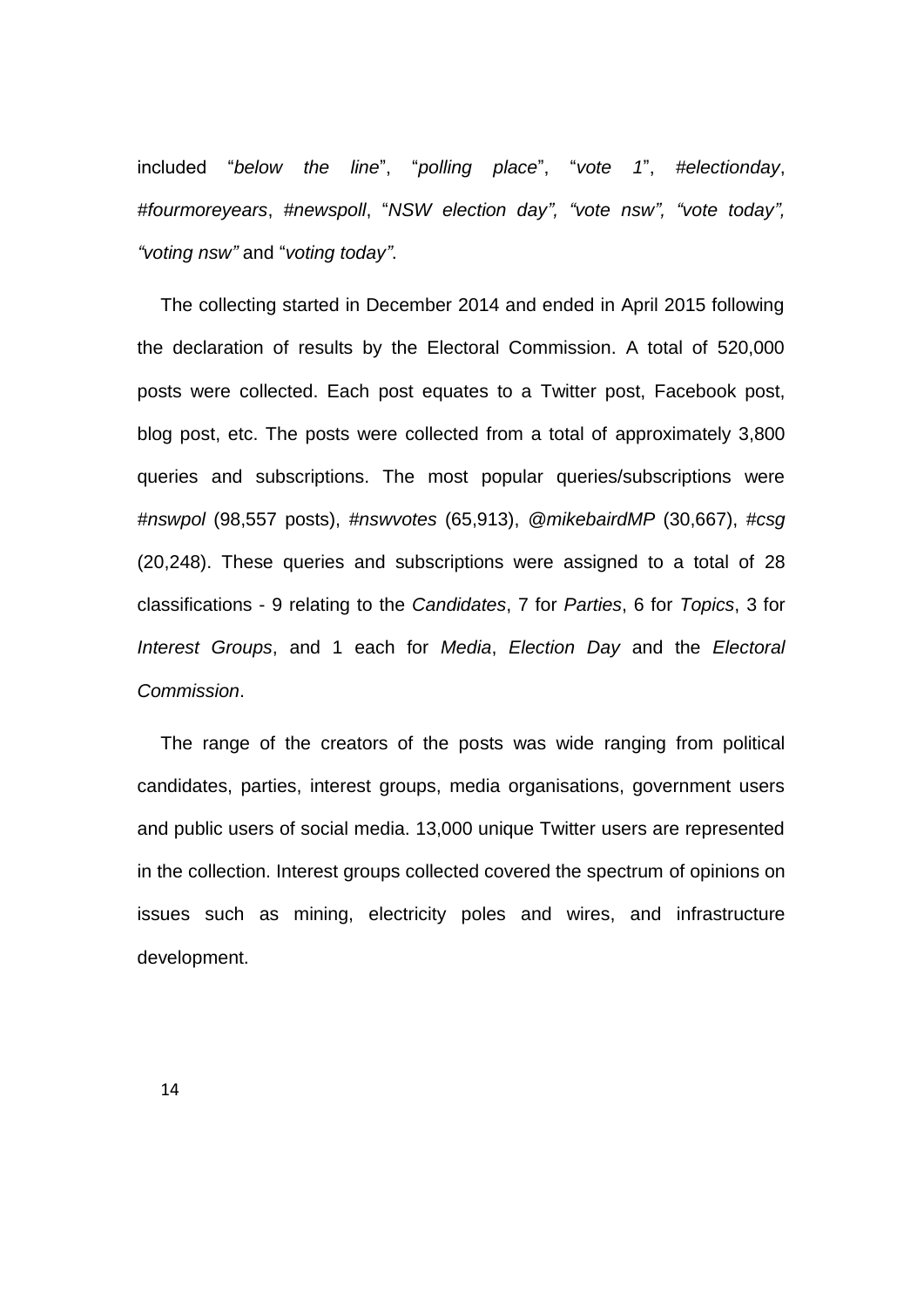# **4 A co-designed user interface for monitoring data collection**

As mentioned above, in previous work, the Library has used the Vizie social media system to collect and archive public social media relating to public life in NSW (Barwick et al., 2014). The Vizie system provides a federated search interface so that queries can be issued to the search engines of the various social media platforms. With user curation of queries in mind, Vizie provides feedback on the type of social media content that would be collected by presenting previews of search results from each of the search engines (Wan and Paris, 2014).

While configuring and refining queries *by topics* was possible with the federated search interface, it was of interest for the Library to perform refinements by considering the geographical range of the content being collected. This was important information from a collecting quality assurance perspective - for example, this helped to check if the queries entered were only collecting material from one region and missing the discussions in another.

To address this extra geographical consideration, the CSIRO and the Library co-designed a new interface to obtain feedback on which electorates were covered by the existing queries. The co-design process spanned several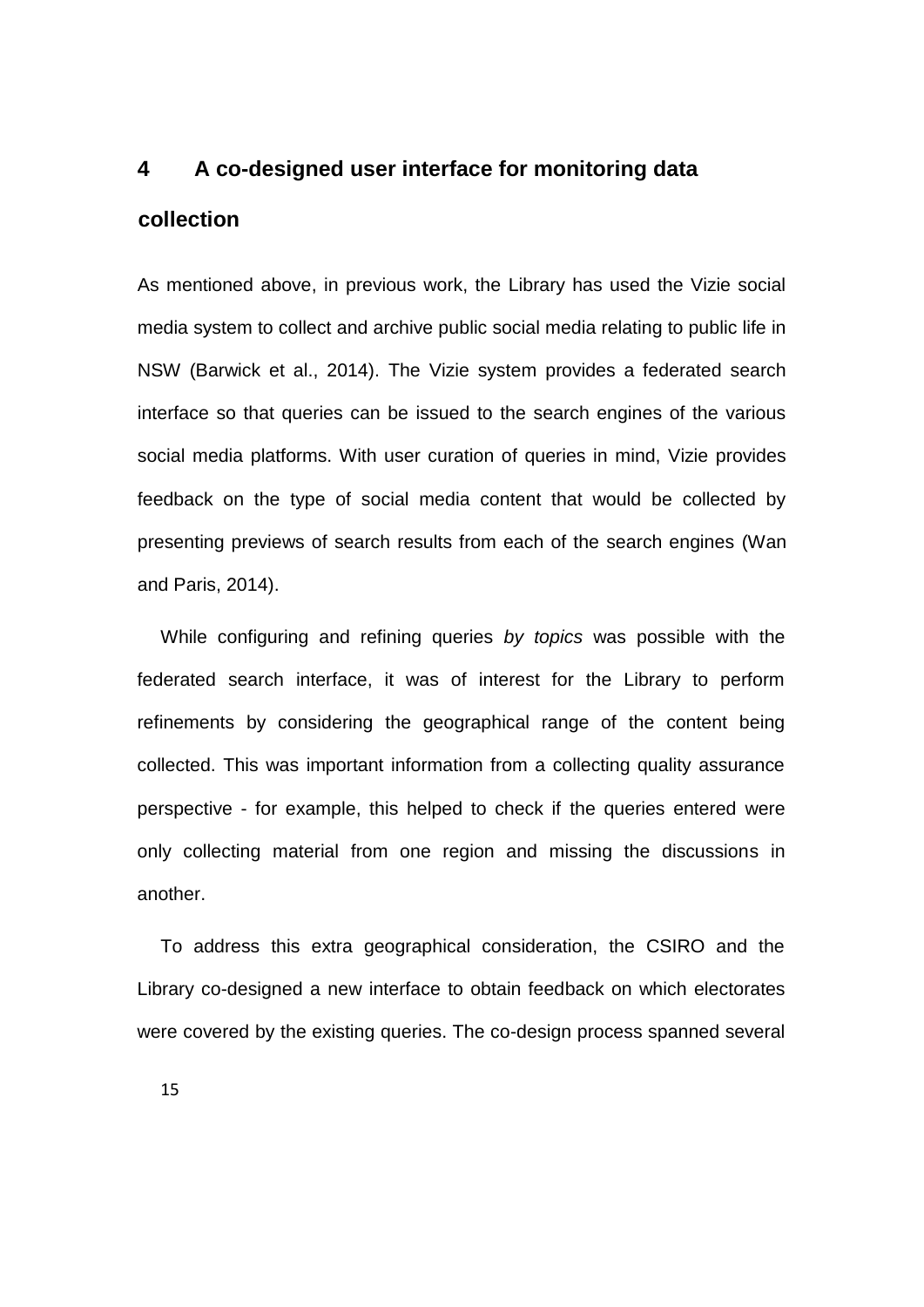months and involved regular fortnightly meetings between Library and the CSIRO to discuss progress on the interface and obtain feedback on early design sketches and prototypes.

### **4.1 Gauging coverage of electorate: a rule-based categorisation scheme**

To determine which electorates in NSW were covered by the queries used for this project, the CSIRO implemented a rule-based categorisation system to assign posts, where it could be determined, to electorate labels.

The aim was not to determine how representative the data was of the entire electorate, as this requires validation data from external sources that is not always readily available. Rather, the aim was to quickly determine whether content for each electorate existed, using a series of reliable rules whose application could be easily interpreted by Library staff.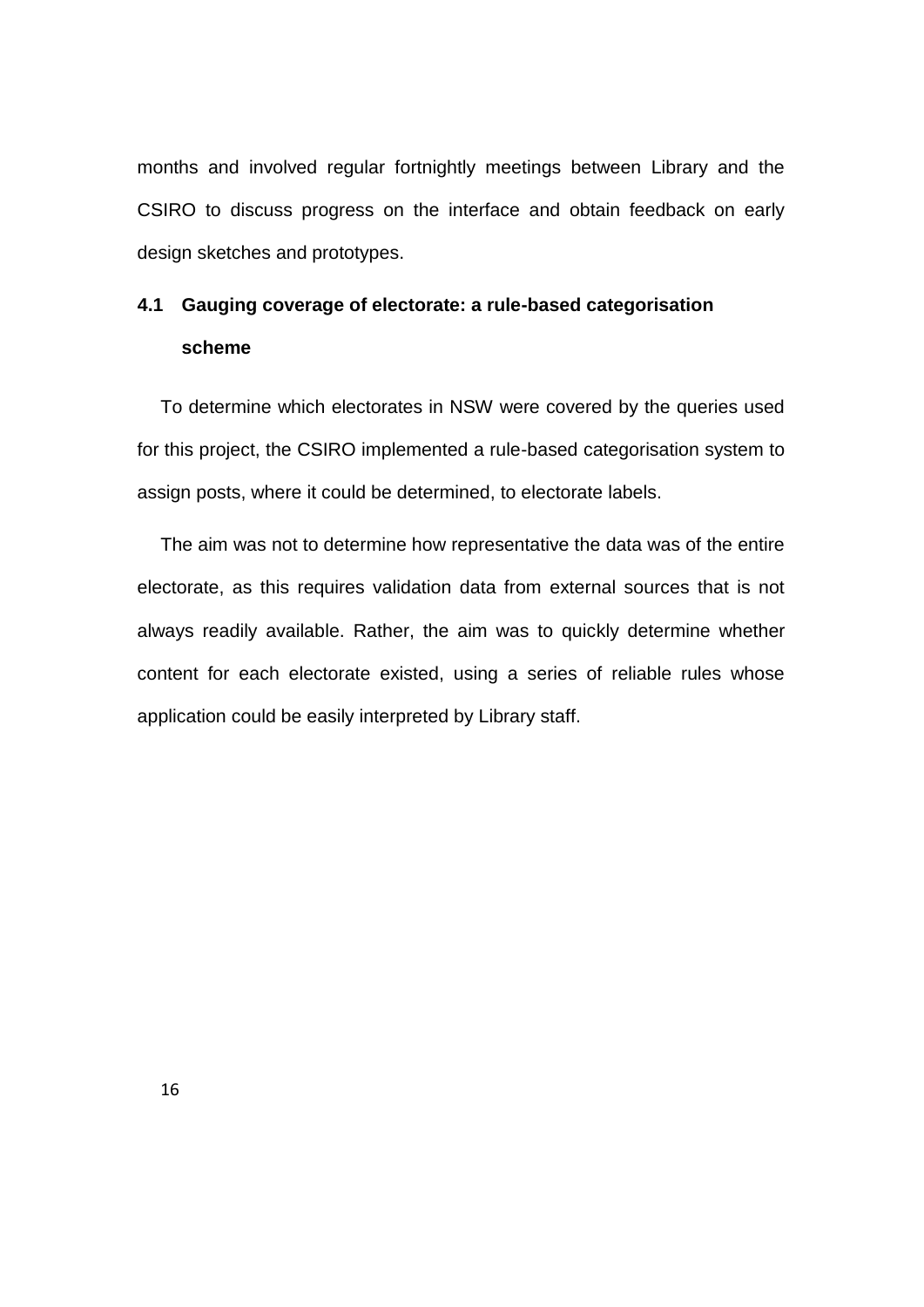|         | Monitoring | Media |                       | ez-                        |                         |
|---------|------------|-------|-----------------------|----------------------------|-------------------------|
| User    | activity   | type  | Spot words            | Tag                        | Action                  |
| Brendan |            |       | Ross Jackson          | CATEGORY ELECTORATE ALBURY | <b>BAIR</b><br>Delete   |
| Somes   |            |       |                       |                            |                         |
| Brendan |            |       | Greg Aplin            | CATEGORY ELECTORATE ALBURY | mate.<br>Delete         |
| Somes   |            |       |                       |                            |                         |
| Brendan |            |       | TheRossJackson        | CATEGORY_ELECTORATE_ALBURY | <b>EVILLE</b><br>Delete |
| Somes   |            |       |                       |                            |                         |
| Brendan |            |       | Albury                | CATEGORY_ELECTORATE_ALBURY | <b>Ball</b><br>Delete   |
| Somes   |            |       |                       |                            |                         |
| Brendan |            |       | Luke Foley AND Auburn | CATEGORY_ELECTORATE_AUBURN | <b>RATE:</b><br>Delete  |
| Somes   |            |       |                       |                            |                         |

*Figure 1. An example of the Vizie user interface to manage a rule-based categorisation* 

#### *system.*

In conjunction with the Library, a user interface was designed that would allow the Library's Vizie users to define or refine one or more rules per electorate. Figure 1 shows a screen shot of the interface. As illustrated in the figure, rules contain words to identify (spot words), based on the candidate names, Twitter profile names, and the electorate name. In this case, four of the rules presented would assign the category *CATEGORY-ELECTORATE-ALBURY to* a post based on different words and phrases (e.g., "Albury", "Ross Jackson"). The last rule would assign a post to the category *CATEGORY-ELECTORATE-AUBURN* if the words "Luke Foley" and "Auburn" were detected.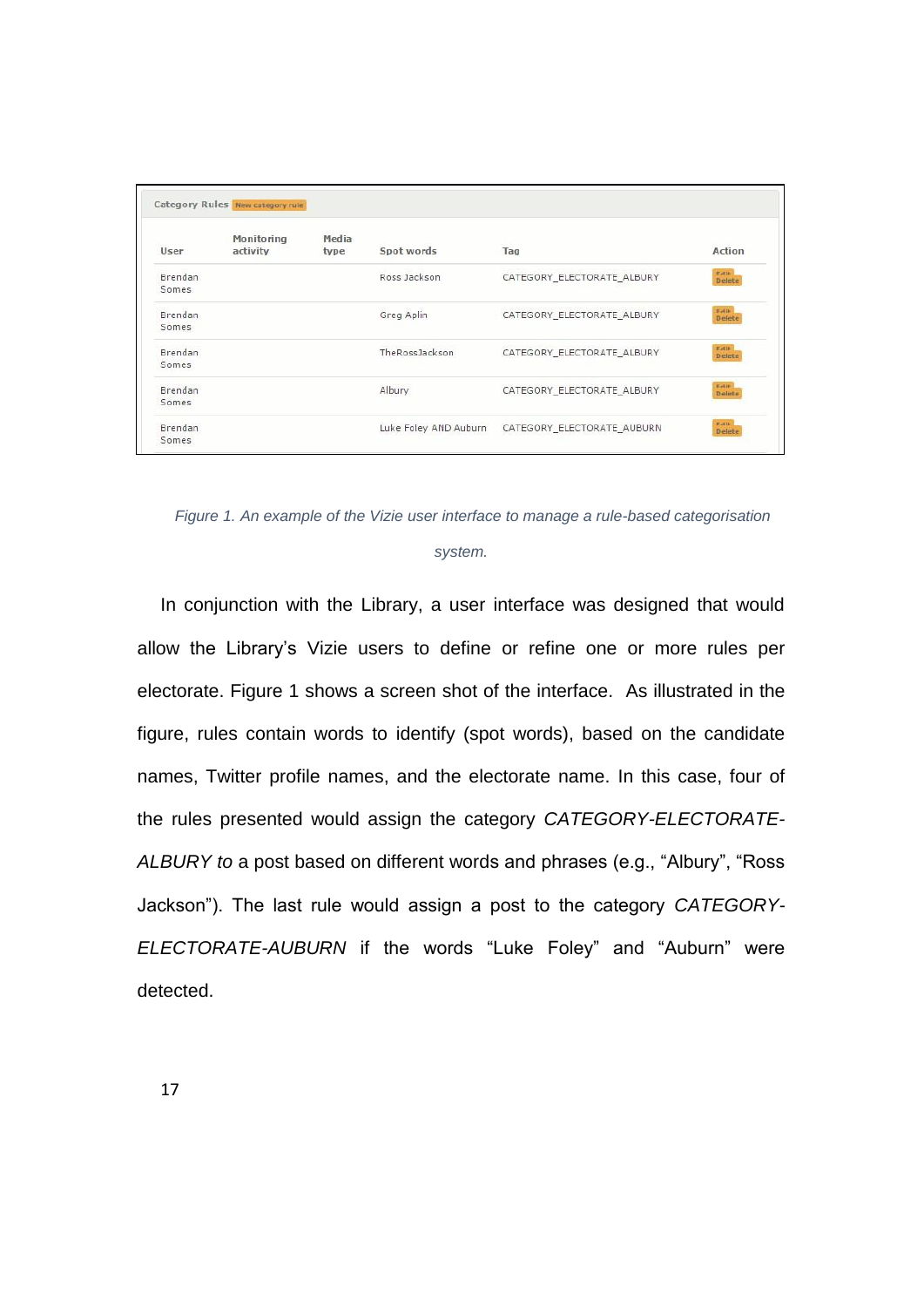The rules can be applied to a specific subset of posts filtered by the monitoring activity, or additionally to data from specific platforms. In the example above, such filters are not used, and so the rules apply to all posts.

As metadata, the interface lists the creator of the rule (e.g., "Brendan" in the figure), since Vizie is a collaborative environment and different rules may be created by different Vizie users. The rules could always be refined further or deleted.

For this work, the CSIRO Vizie team also provided data management services to the Library to import a large set of rules. For example, from the list of candidates, their social media accounts, and the list of the electorate names, it was possible for the Library to populate a spreadsheet with candidate rules and vet them manually for soundness using external tools like Excel. Once these rules were ready, they were imported into Vizie, which then automatically used them on any newly collected data. Retrospective application of the rules could also be triggered as a once-off process.

18 Aggregate statistics are collected in the background to keep track of how many posts are assigned to each category. Such counts are used to populate an interactive display as in Figure 2. Here the user has selected the electorate of "Manly" for the period from the 1<sup>st</sup> of January, 2015 to the 25th of March, 2015. The bar representing the volume of data has subsequently been highlighted blue. This changes the descriptive statistics in the rest of the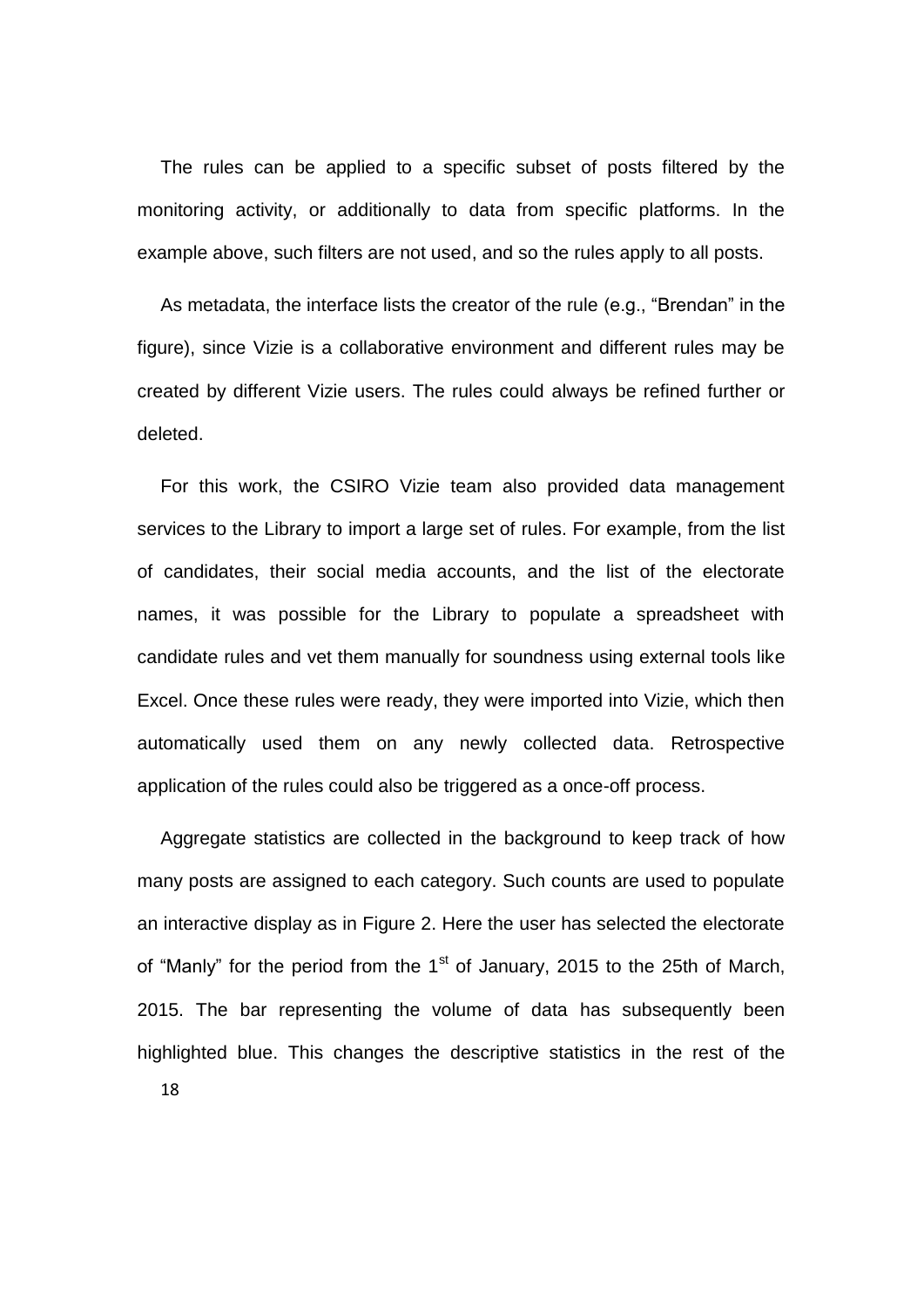interface which shows: (i) which query terms and account subscriptions have contributed to that selection of data (for "Manly"), see Figure 3; (ii) which social media platforms are represented in that data subset (predominantly "microblog", the Vizie system's label for Twitter), see Figure 4; and (iii) the keywords associated with that data subset, see Figure 5. Finally, in Figure 6, we show how the selected posts are presented in reverse chronological order in the interface. Within Vizie, Figures 2-6 are presented together in the same web interface. Using this interface, Library staff monitored the application of the rules to refine the queries if necessary.

Interestingly, the top ranked electorates include the electorate of Manly, the seat of the incumbent Premier for the state of NSW (who was recognised as having a strong social media presence), and electorates where the election battles were hardest fought.

Key words are automatically detected from each post based on a combination of the temporal context of what is trending and heuristics about the importance of each word in isolation. What is interesting from a query curation point of view is that the key words can be used to suggest new query terms related to a subset of data. This list can reveal other hashtags that may be prominent in the data set but which are not being used to collect data.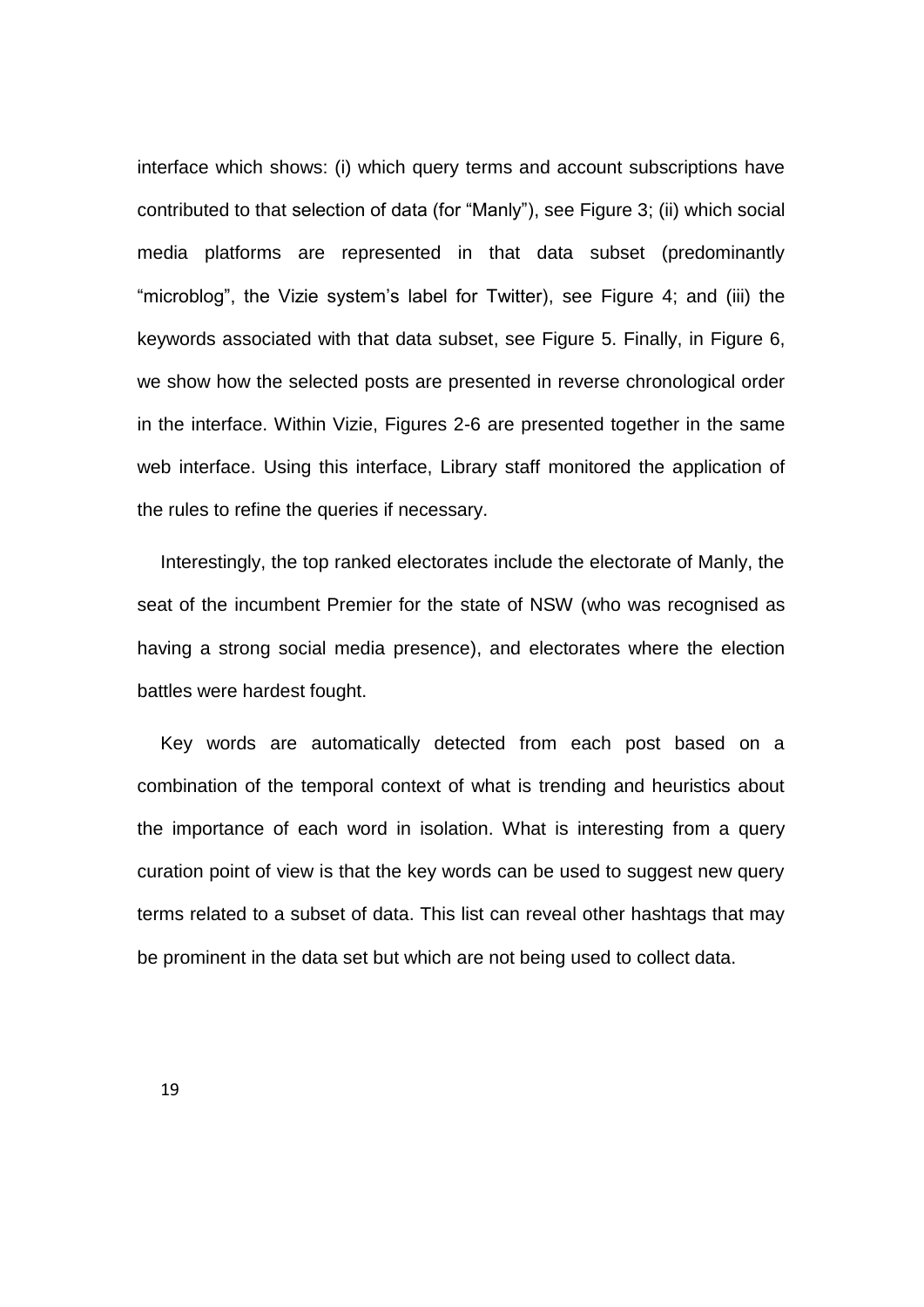

*Figure 2. An example of an interactive visualisation showing electorate counts.*



*Figure 3. The queries and data sources responsible for the content related to "Manly"*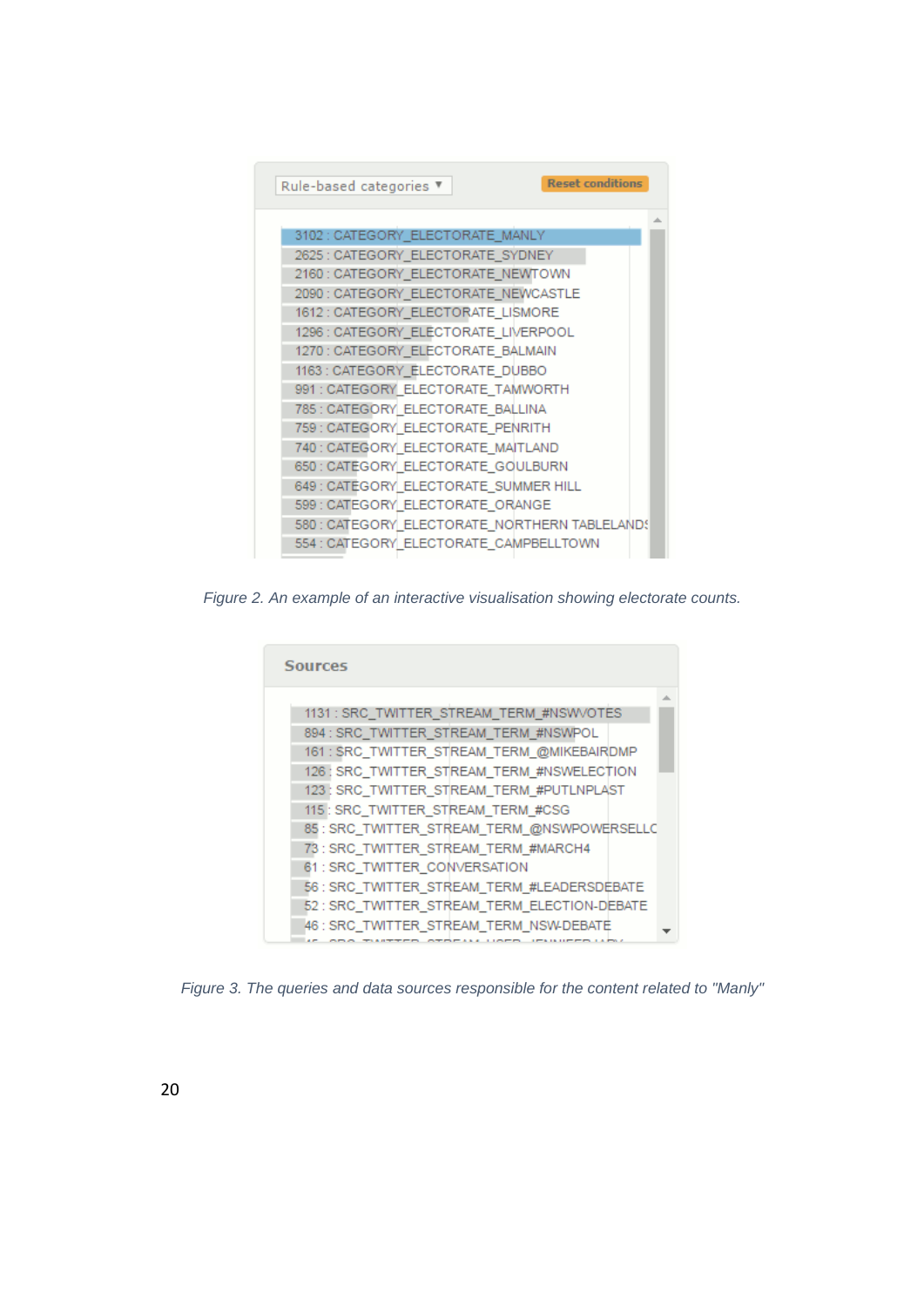| 2481 : microblog |       |       |
|------------------|-------|-------|
| 464 : facebook   |       |       |
| 108 : misc       |       |       |
| $21:$ news       |       |       |
| $10:$ video      |       |       |
| $9:$ blog        |       |       |
| 5 : picture      |       |       |
| 3 : comment      |       |       |
| $1:$ forum       |       |       |
| n                | 1,000 | 2,000 |

*Figure 4. A summary of the distribution of content across different media types.*

| <b>Key words</b>           |   |
|----------------------------|---|
|                            | 盀 |
| 361 : premier              |   |
| 328 : abbott               |   |
| 82 : listening             |   |
| $72:$ sth                  |   |
| 64 : mainstream            |   |
| 62 : daily                 |   |
| 56 : business              |   |
| 53 : electorate            |   |
| 52 : promising             |   |
| 42 : yanked                |   |
| 36 : doorknocking          |   |
| 30 : colgate<br>$\sim$ $-$ |   |

*Figure 5. The keywords associated with the data from "Manly".*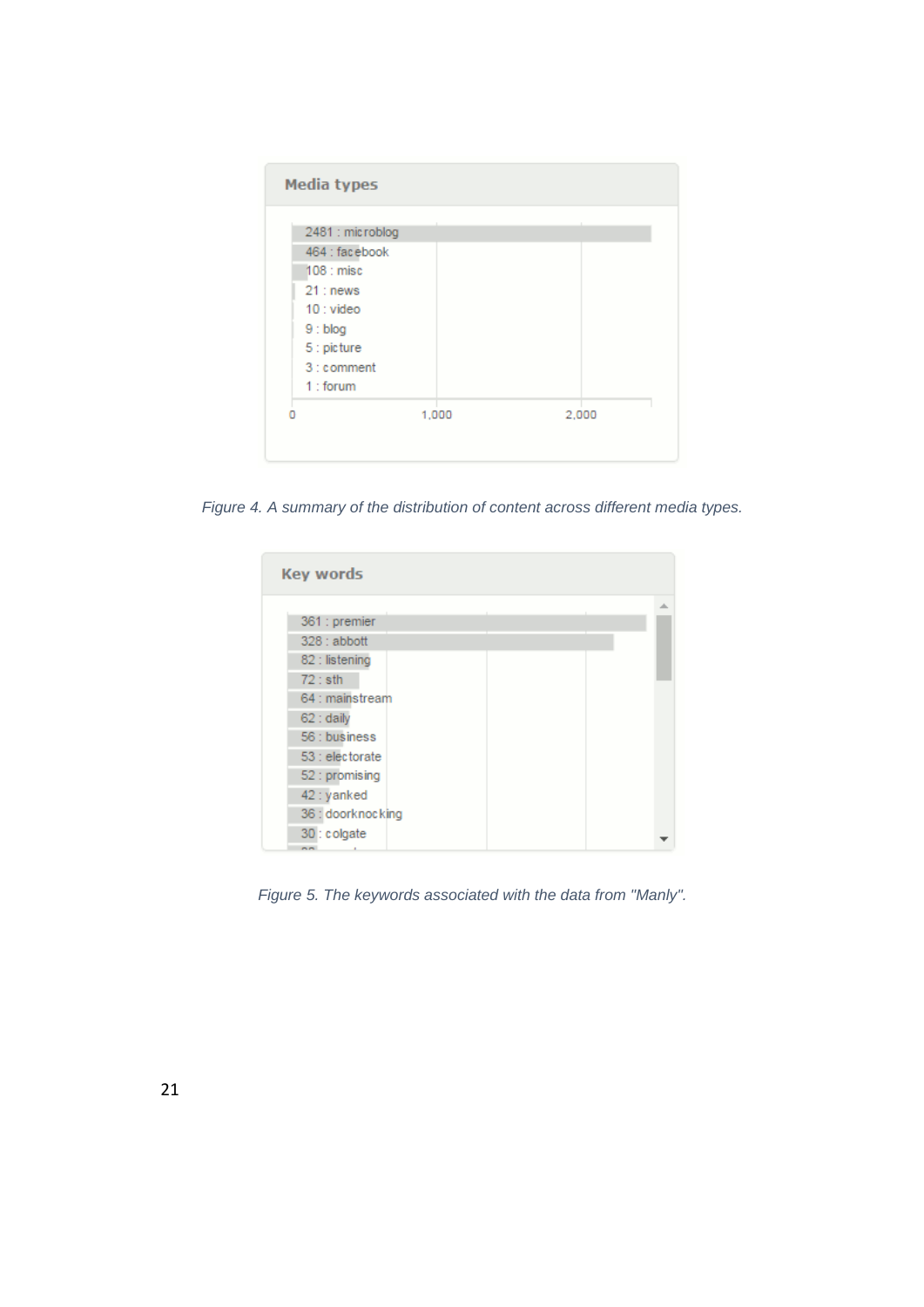| <b>Posts</b>                                                                                                                                                                                                                           | Analyse topics | See more |
|----------------------------------------------------------------------------------------------------------------------------------------------------------------------------------------------------------------------------------------|----------------|----------|
| abbott [Mar 25 23:21]:<br>RT @DrRimmer: #NSWVotes: @NSWLabor is adopting a combination strategy against Mike Baird and Tony Abbott to come from behind http://t.co/y4<br>http://twitter.com/FierceDinosaur/statuses/580706169708093440 |                |          |
| abbott [Mar 25 22:45] :<br>RT @DrRimmer: #NSWVotes: @NSWLabor is adopting a combination strategy against Mike Baird and Tony Abbott to come from behind http://t.co/y4<br>http://twitter.com/nikt50/statuses/580696908903120896        |                |          |
| abbott [Mar 25 22:42] :<br>#NSWVotes: @NSWLabor is adopting a combination strategy against Mike Baird and Tony Abbott to come from behind http://t.co/y4XDvw5DdQ<br>http://twitter.com/DrRimmer/statuses/580696285654556672            |                |          |
| battlers [Mar 25 20:53]:<br>RT @SirThomasWynne: * MIKE BAIRD * NSW BATTLERS SAY "NO" #worstGOVever http://t.co/acJd8wpr3o #nswpol #PutLNPLast<br>http://twitter.com/ian_booth/statuses/580668854524755968                              |                |          |
| sells [Mar 25 20:41] :<br>RT @SirThomasWynne: * MIKE BAIRD * IF BAIRD WINS THIS ELECTION - HE SELLS IT ALL!!! #nswvotes #putLNPlast #worstGOVever http://t.co<br>http://twitter.com/strebormt/statuses/580665789520289792              |                |          |

*Figure 6. A reverse chronological presentation of the selected data.*

#### **4.2 Measuring shared news articles: a surrogate for an event summary**

To help vet that the collected content is part of a state-wide public discussion on election topics, we designed a new visualisation that highlights shared news content. In this view, a news article can be ranked based on the number of times it was shared. At present, shared news content is mined from the collected Twitter content, given that one of its primary uses is for news dissemination.

By examining which election news articles are popular, we can characterise the popular issues that weigh on the collective mind of the electorate. This acts as a kind of summary of the public discussions during that time period.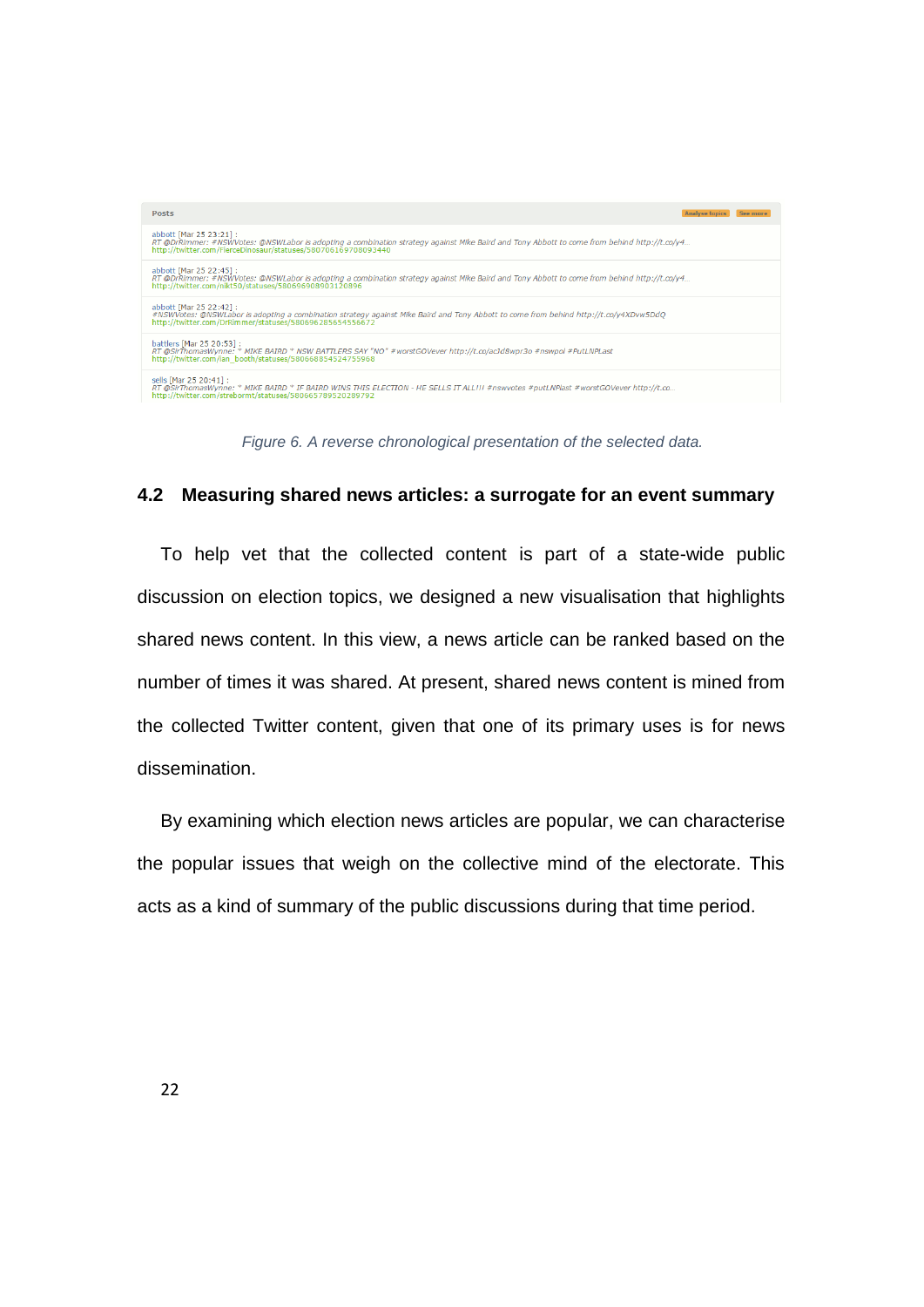

*Figure 7. An example of an interactive visualisation showing shared news content.*

To compute these counts, shortened URLs detected in Twitter content were automatically followed, and the linked web resources are archived, if possible. Each web resource was represented explicitly in the Vizie system to keep track of how many Twitter posts link to it. The web resources were then filtered to contain only news articles for display in the visualisation.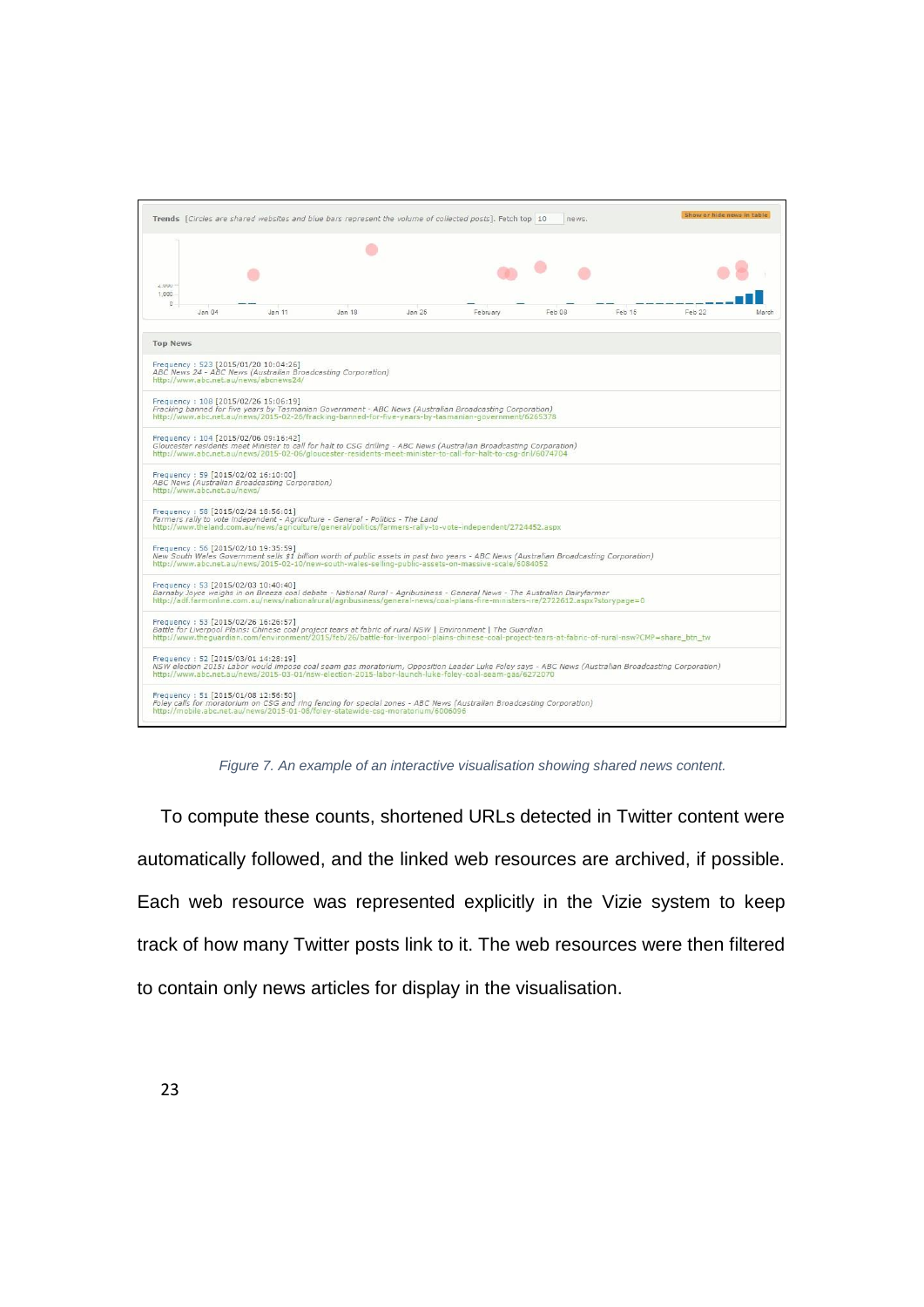The visualisation for the period from the 1st of January, 2015 to the 22nd of March, 2015 (the beginning of the final week of the election period) is displayed in Figure 7. The number of shared news articles can be adjusted. By default, the interface shows up to 20 articles, but in this screenshot, we have adjusted it to display up to 10 articles. Each article is represented as a circle, with its height on the y-axis indicating the number of posts that point to it. The x-axis indicates time. The volume of social media content is displayed as blue bars on the same graph.

The visualisation includes a second display showing all the headlines from the articles. These are then displayed in order of most to least shared. In this example, the top shared news articles are selected from all data about all electorates, so the view represents the entire state. As one can see, the shared news articles are either about the election or else a link to the ABC website, which at the time would have focused on the election. This indicates that the queries are reasonably well-curated; had there been news articles on a different topic that would have meant the queries needed further refinement.

The visualisation is interactive. Clicking on a circle will show the sharing pattern for that news article, where the number of shares per day are graphed. By clicking on the headline, the user can "drill down" to see the full news article.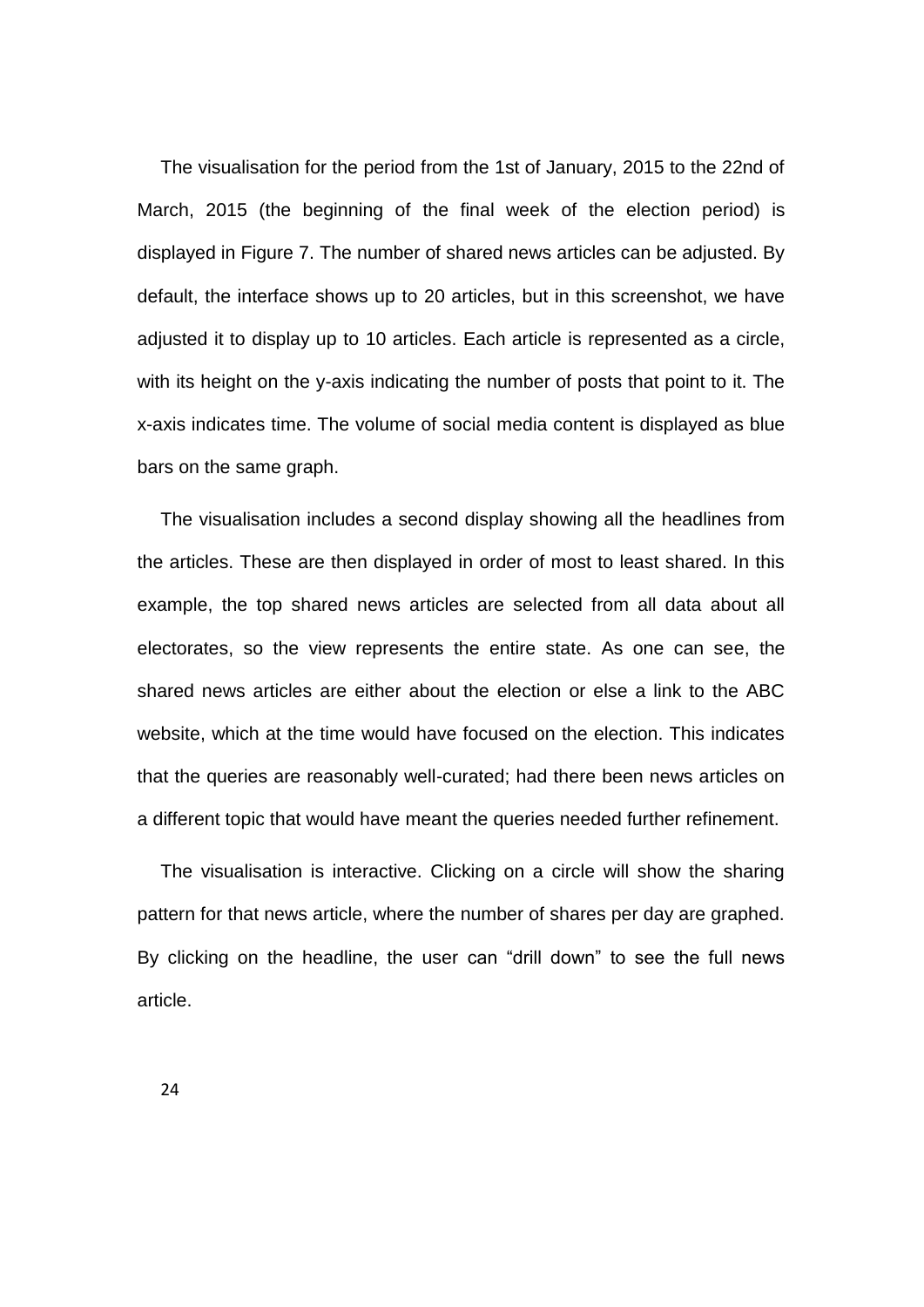### **5 Discussion: Lesson learnt**

Thenew interface allows Library staff to provide some quality assurances for the election-specific data collected framework. The categories also serve as an index into the data and showed that each electorate was represented in the data collected. Ideally, these would assist researchers in undertaking sociological studies. We sketch how this is possible within the current interface.

Mining was a prominent issue in the Election. Over 43,000 posts were collected in the *Topic-Mining* classification. This is supported by the shared news articles, as evidenced by Figure 7, and in other statistics such as the keyword analysis for the period.

We also explored the correlation between rankings of election issues represented in the shared news articles and the ranking determined by a survey conducted by VoteCompass<sup>10</sup> on behalf of the ABC (Wan and Paris, 2015). In the VoteCompass survey, feedback on the prevalence of different election issue categories were obtained through an online form and represents the views of the participants. Our data had a moderate correlation in rankings with that of the VoteCompass survey, with the Kendall's Tau of 0*.*55 (2-sided *p*   $= 0.047$ ), which is statistically significant at  $\alpha = 0.05$ . Our data suggests that

**.** 

<sup>10</sup> VoteCompass.com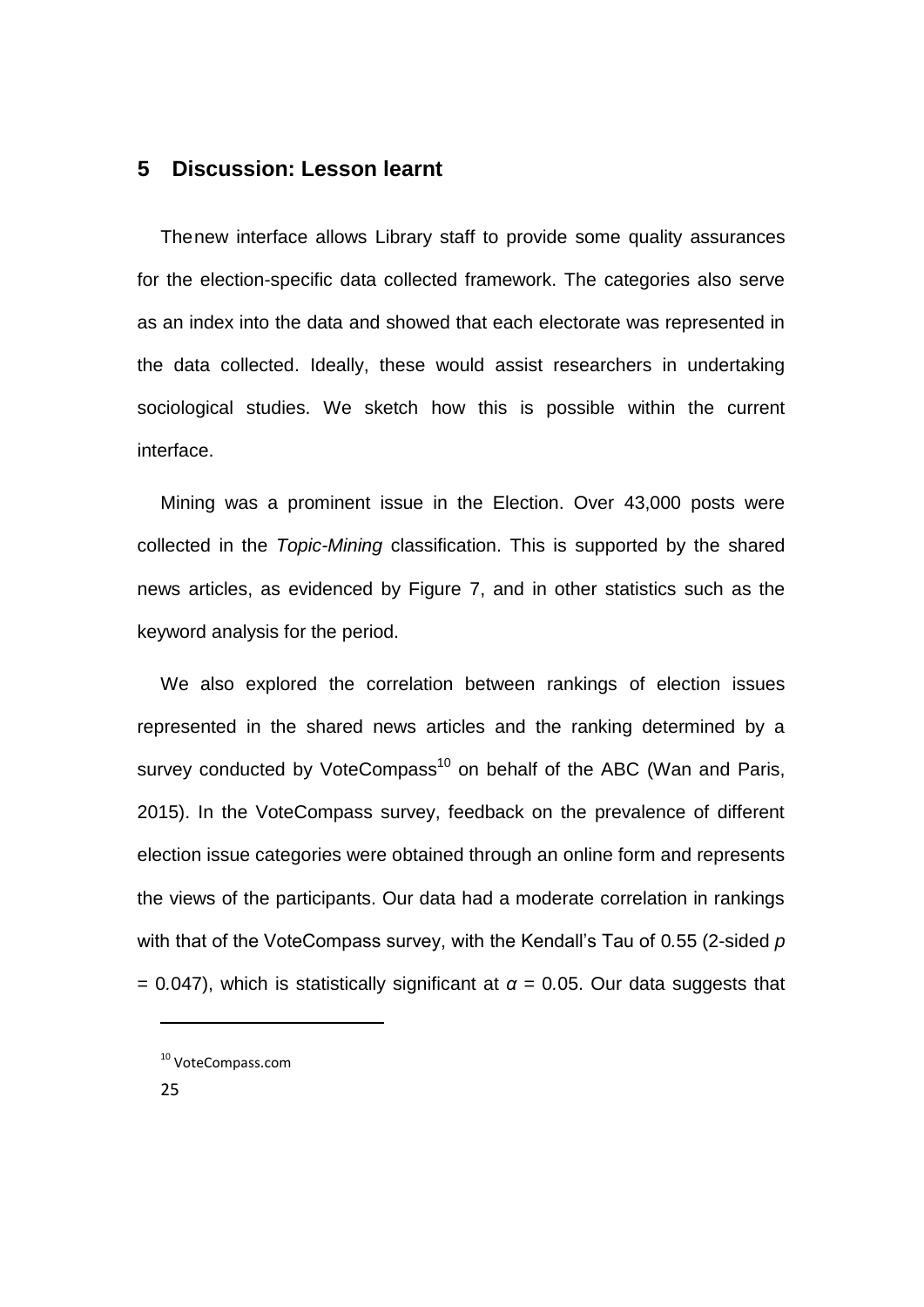the environment was the number one ranked category. Interestingly, we were able to show that rankings with this level of correlation were possible using only data collected up to mid-February 2015. This highlights the potential to use these data insights to understand key voter issues in the lead up to an election event.

### **6 Conclusion**

In this work, we presented a case study in which we introduce and demonstrate the use of a new data collection framework for the purposes of collecting public discussions on social media about the 2015 NSW State Election. The study demonstrated that social media can be collected for an election, and that the queries could be curated in an effective manner. The collection of over 500,000 posts comprises posts collected from subscribing to specific accounts, for example Mike Baird's Twitter account, and those satisfying specific hashtags like *#nswvotes* and other election-related keywords.

The new user interface enabled Library staff to perform quality assurance validations on the posts being collected in order to update the collection framework when it was determined that a collection gap existed. Using the new categorisation feature in Vizie, Library staff were able to determine that content for each electorate was collected. Furthermore, when examining the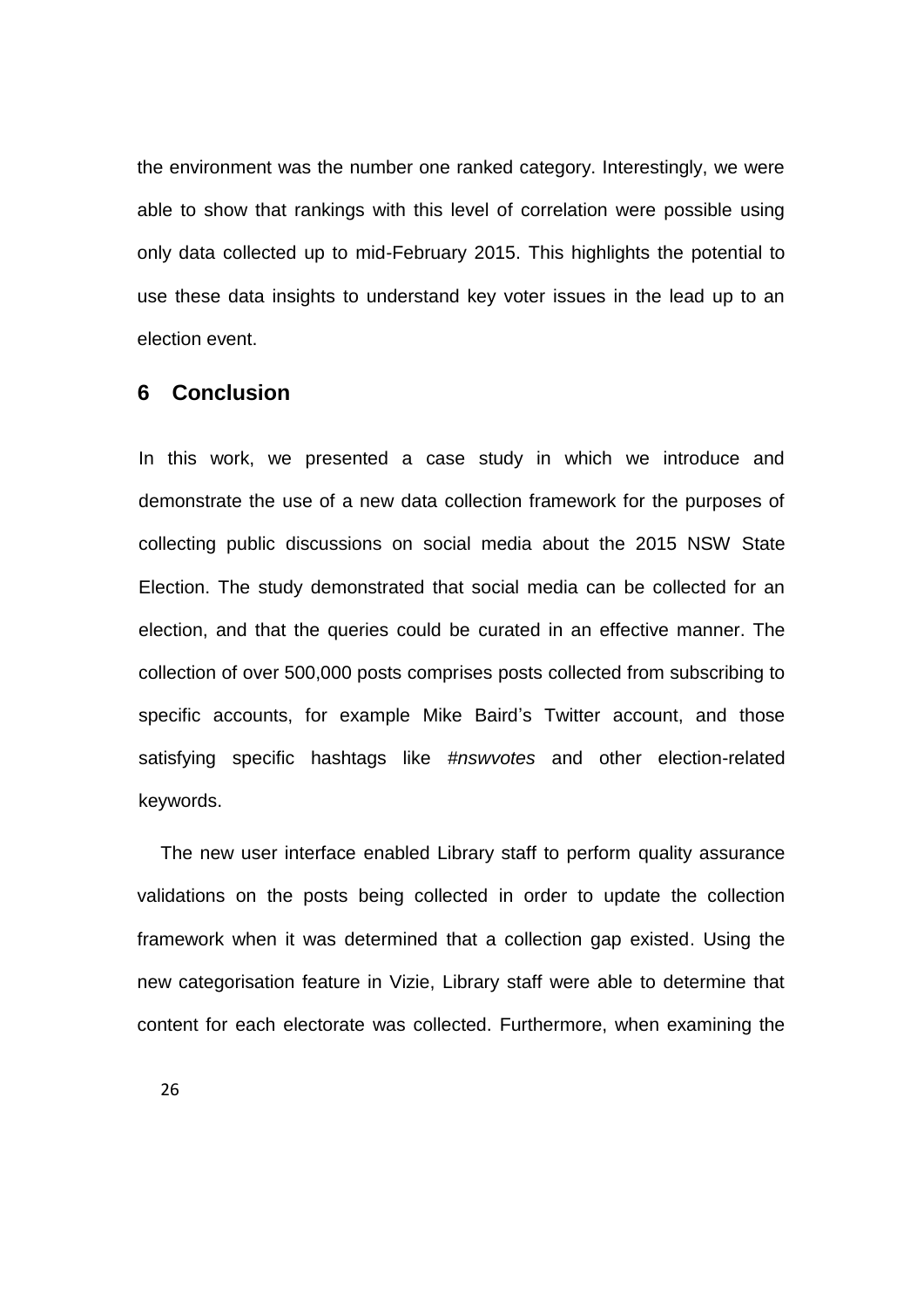top-ranked electorates (based on the categorisation rules), these were observed to be the hotly contested election battles, providing validation that the collection framework was indeed collecting data as intended. From a usability point-of-view, the categories also provide for dynamic indexing of material that can provide future entry points to the collection for future researchers.

The combination of the new collection framework and the new user interface in Vizie means that collecting social media for elections (and other events) can be done on a large scale. The number of subscriptions/queries entered into Vizie totalled 3,800 - this is far above what has been done in the past, as outlined in related work. The Vizie functionality of being able to bulk import lists of queries and subscriptions meant a large number of queries/subscriptions could be entered quickly.

We observed that the most resource intensive work from the Library's perspective was the identification of the candidates and their digital presences. It may be that this cannot be avoided; however, for future elections the capacity to share information across government and political parties should be considered. In future work, we would like to consider data integration approaches to capitalise on existing data repositories that can help fast-track the configuration of Vizie. For example, automatically mining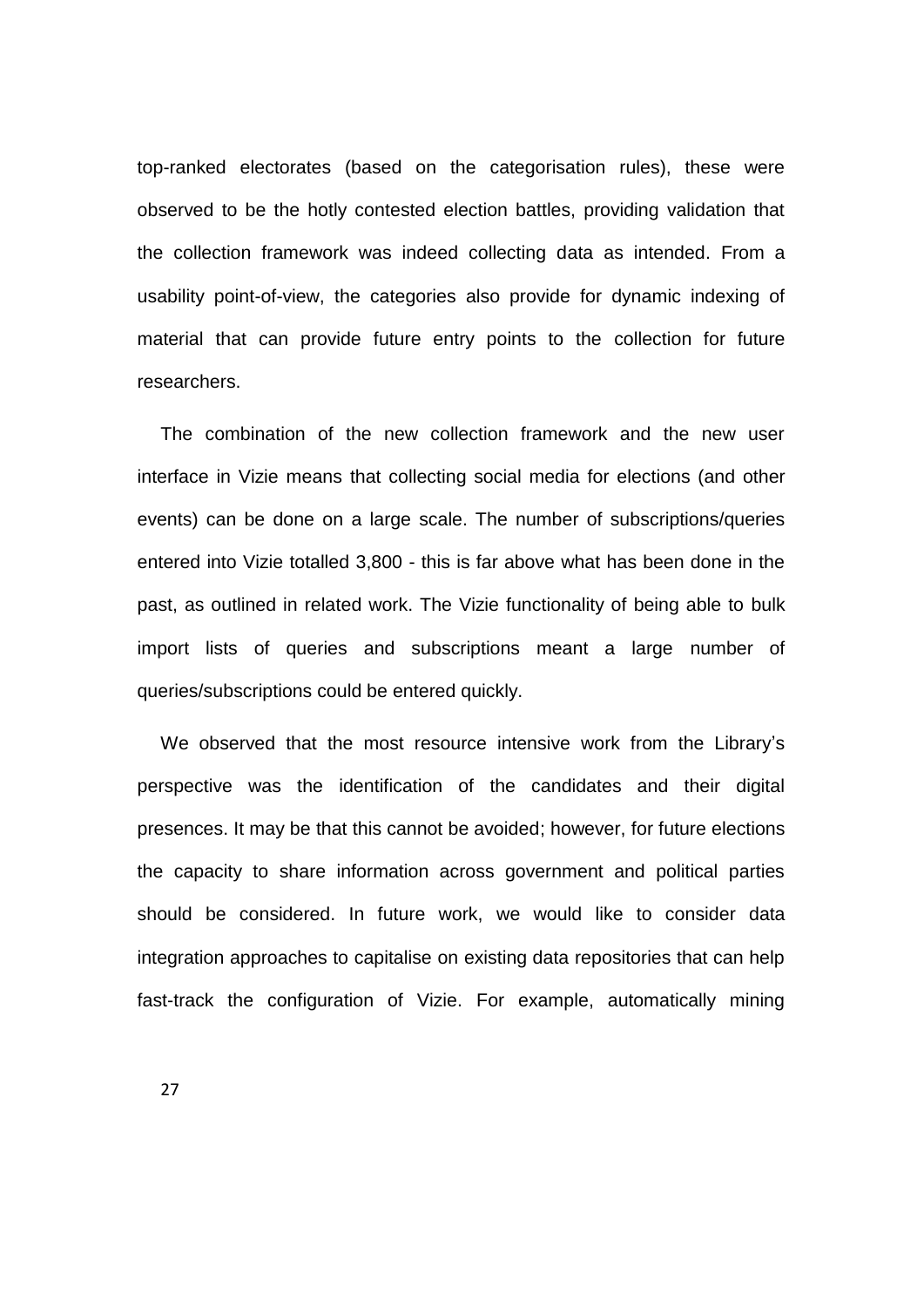resources maintained by the Electoral Commission is an obvious candidate where information of this kind could be utilised.

To finish, an aspiration: we hope that the data collected can be made available (in a variety of forms including anonymised aggregated statistics) to researchers in real-time to explore and study. Our hope is that this can lead to new information tools that help us to vote and understand better the complexities of elections and life in NSW.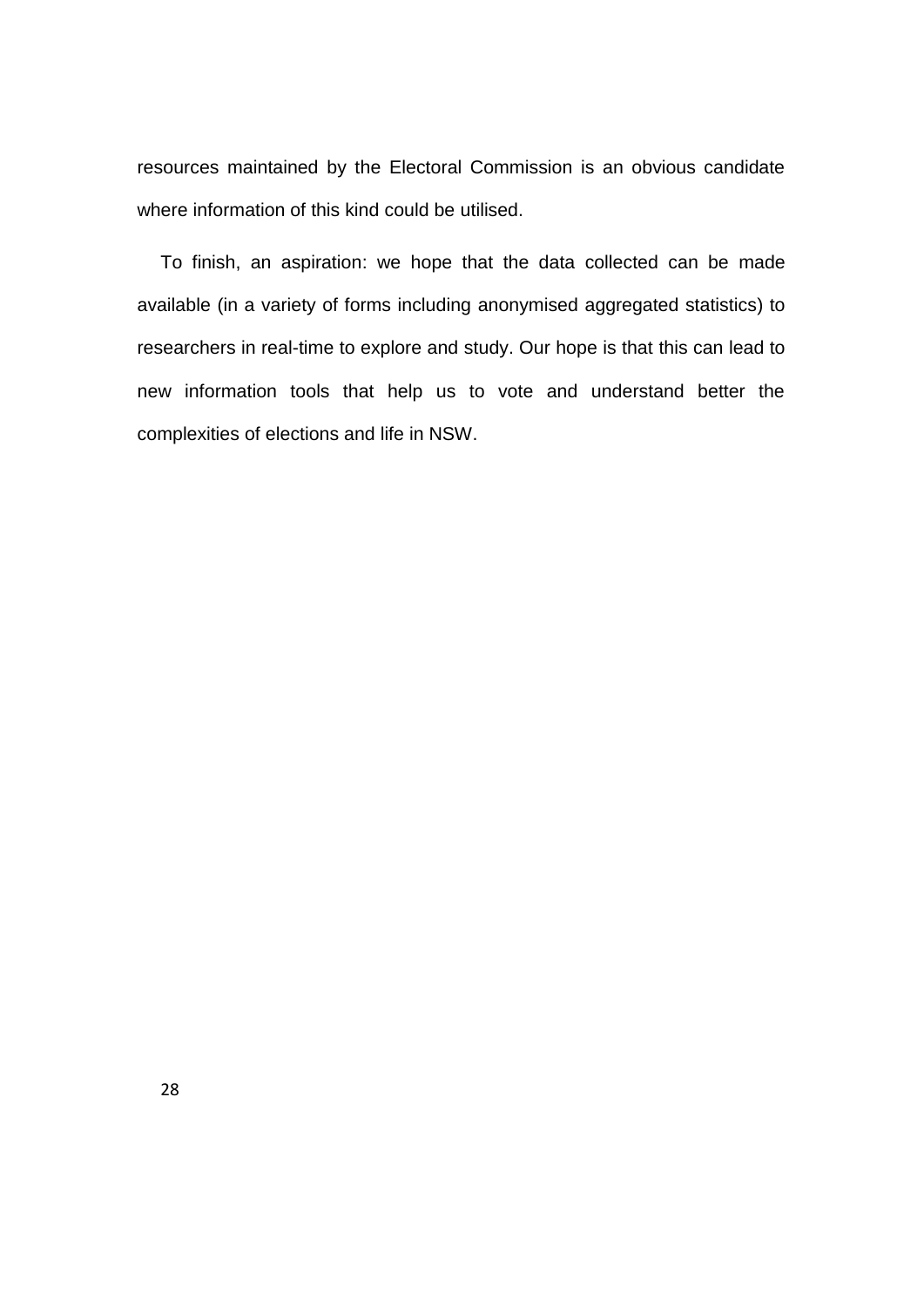### **References**

- Khurshid Ahmad, Nicholas Daly, and Vanessa Liston. (2011). What is new? News media, General Elections, Sentiment, and Named Entities. In *Proceedings of the Workshop on Sentiment Analysis where AI meets Psychology (SAAIP 2011)*, pages 80–88, Chiang Mai, Thailand, November. Asian Federation of Natural Language Processing.
- Kathryn Barwick, Mylee Joseph, Cecile Paris, and Stephen Wan. (2014). Hunters and collectors: seeking social media content for cultural heritage collections. In *VALA2014, 17th Biennial Conference and Exhibition*, pages 3–6.
- Warwick Cathro, Colin Webb, and Julie Whiting. (2001). Archiving the Web: The PANDORA Archive at the National Library of Australia. In the *Proceedings of the Preserving the Present for the Future Web Archiving Conference*, pages 18– 19.
- Murphy Choy, Michelle L F Cheong, Ma Nang Laik, and Koo Ping Shung. (2011). A sentiment analysis of Singapore Presidential Election 2011 using Twitter data with census correction. Number abs/1108.5520. CoRR.
- Nicholas A. Diakopoulos and David A. Shamma. (2010). Characterizing Debate Performance via Aggregated Twitter Sentiment. In *Proceedings of the SIGCHI Conference on Human Factors in Computing Systems*, CHI '10, pages 1195–1198, New York, NY, USA. ACM.
- Vasileios Lampos, Daniel Preoiuc-Pietro, and Trevor Cohn. (2013). A user-centric model of voting intention from social media. In *Proceedings of the 51st Annual Meeting of the Association for Computational Linguistics (Volume 1: Long Papers)*, pages 993–1003, Sofia, Bulgaria, August. Association for Computational Linguistics.